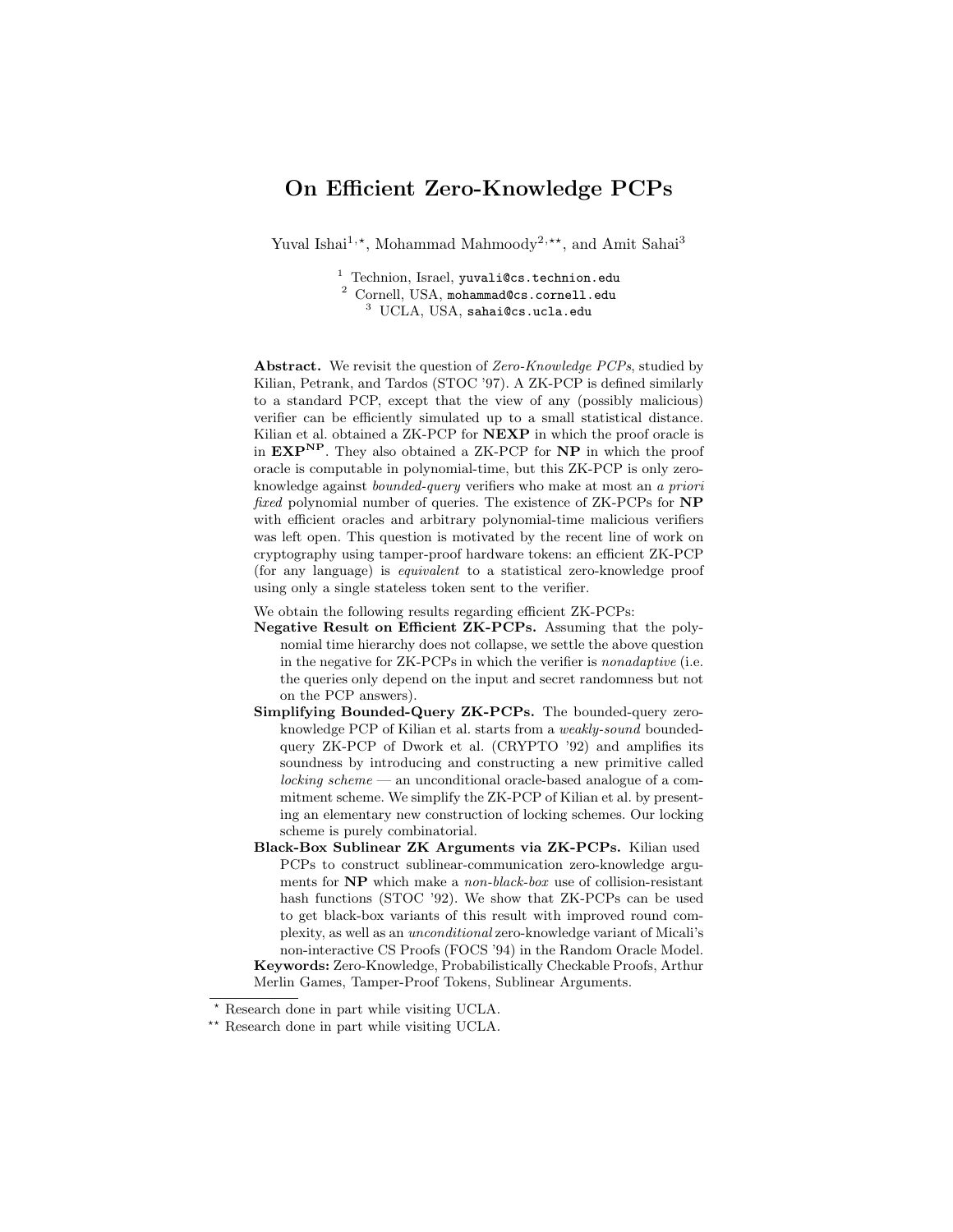## 1 Introduction

The seminal work of Goldwasser, Micali, and Rackoff [30] changed the classical notion of a mathematical proof by incorporating randomness and interaction. This change was initially motivated by the intriguing possibility of zero knowledge proofs – proofs that carry no extra knowledge other than being convincing. The result of Goldreich, Micali, and Wigderson [27] showed that any NP statement can be proved in a zero-knowledge (ZK) manner, making ZK proofs a central tool for cryptographic protocol design; this was later extended by Ben-Or et al. [8] to any language in PSPACE. All these fundamental results, however, relied on the assumption that one-way functions exist. Ostrovsky and Wigderson [46] showed that (similar) computational assumptions are indeed inherent for non-trivial zero-knowledge.

Motivated by the goal of achieving unconditionally secure zero-knowledge proofs for NP, Ben-Or, Goldwasser, Kilian and Wigderson [9] introduced the model of multi-prover interactive proofs (MIP) and presented a perfect ZK protocol for any statement that is provable in the MIP model. Shortly after, Babai, Fortnow, and Lund [6] showed that in fact any language in NEXP can be proved in the MIP model. Fortnow, Rompel, and Sipser [23] studied the MIP model further and observed that as a proof system it is equivalent to another model in which an oracle encodes a probabilistically checkable proof (PCP) which is queried by an efficient randomized verifier. (The PCP oracle is often identified with the proof string defined by its truth-table, in which case the output domain of the oracle is referred to as the PCP alphabet.) The difference between a prover and a PCP oracle is that a prover can keep an internal state, and hence its answer to a given question can depend on other questions. Therefore, soundness against a PCP oracle is potentially easier to achieve than soundness against a malicious prover. This line of work culminated in the celebrated PCP theorem [4, 3].

Zero-Knowledge PCPs. In this work we study zero-knowledge proofs in the PCP model. A zero-knowledge PCP (ZK-PCP) is defined similarly to a standard PCP, except that the view of any (possibly malicious) verifier can be efficiently simulated up to a small statistical distance. It is instructive to note that zeroknowledge PCPs are incomparable to traditional ZK proofs: since the PCP model makes the prover less powerful, achieving soundness may become easier whereas achieving zero-knowledge may become harder.

The original ZK protocol of [27] for NP implicitly relies on honest-verifier zero-knowledge PCP for the NP-complete problem of 3-coloring of graphs. In this PCP the prover takes any 3-coloring of the input graph, randomly permutes the 3 colors, and writes down the colors as the PCP string. The verifier chooses a random edge, reads the colors of the vertices of that edge, and accepts iff the colors are different. This ZK-PCP has two disadvantages: (1) it is only zeroknowledge against honest verifiers (a malicious verifier can learn whether the colors of two non-adjacent nodes are identical), and (2) the soundness error is very large:  $1 - \frac{1}{m}$  where m is the number of edges. Dwork et al. [19],<sup>4</sup> relying on

<sup>4</sup> This formulation of the result of [19] is due to [40].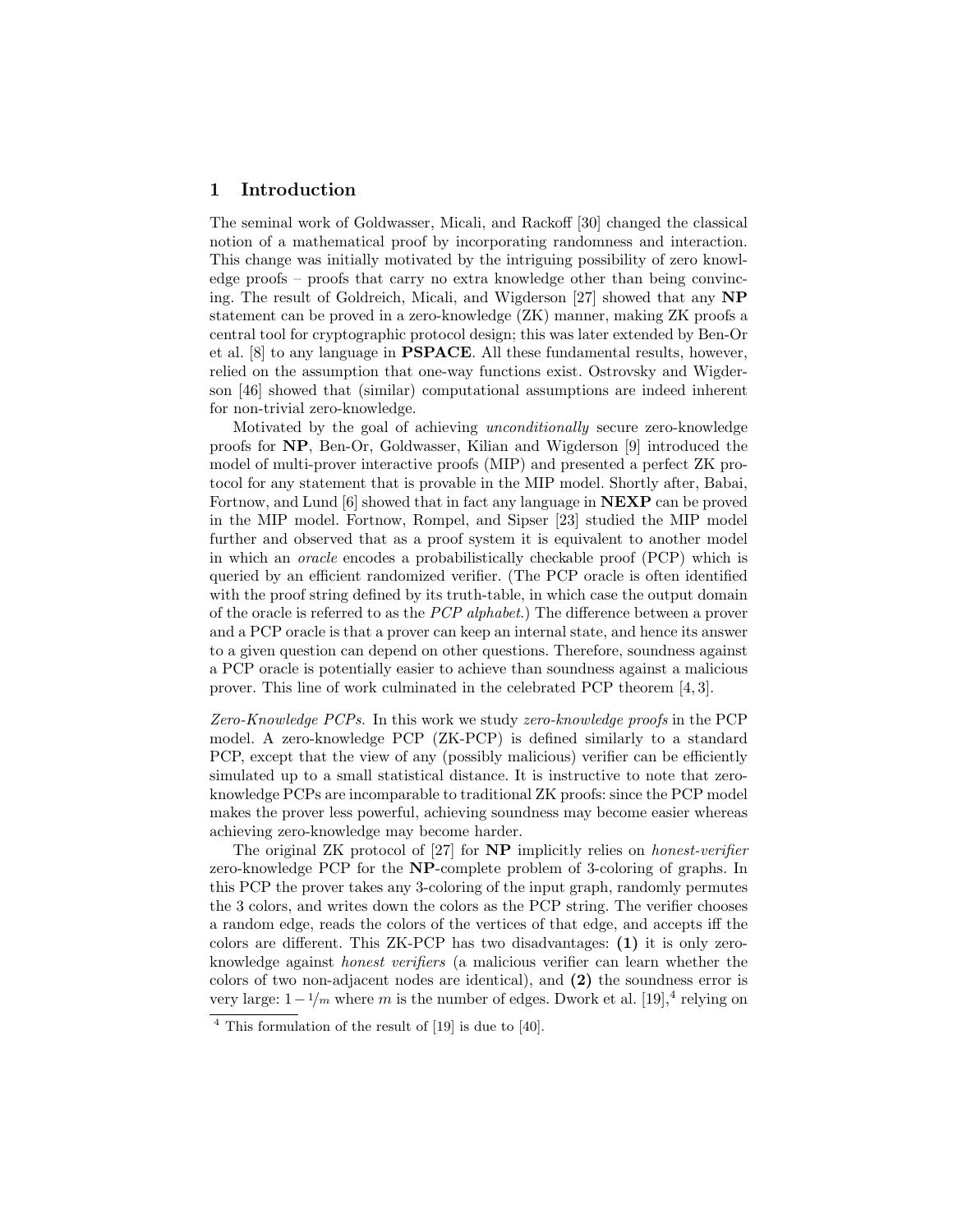the PCP theorem [3, 4], improved the ZK-PCP implicit in [27] in both directions. Their construction implies a ZK-PCP for NP of polynomial length and with a constant alphabet size such that:  $(1)$  the PCP is zero-knowledge against verifiers who ask *any* pair of queries (but not more), and (2) the soundness error is constant. However, the soundness error of this ZK-PCP could not be easily reduced further while maintaining ZK against malicious verifiers. Furthermore, it could not be made zero-knowledge against arbitrary polynomial-time verifiers, simply because it has polynomial length and a malicious verifier could read the entire proof string.

Kilian, Petrank, and Tardos [40] were the first to explicitly study the power of ZK-PCPs with malicious verifiers. Their work shows how to get around the above limitations, resulting in two kinds of ZK-PCPs with security against malicious verifiers. For the case of languages in NP, [40] obtain a PCP of polynomial length over a binary alphabet which is zero-knowledge with negligible soundness error against malicious verifiers who are limited to ask only up to any fixed polynomial  $p(|x|)$  number of queries, whereas the honest verifier only asks polylog( $|x|$ ) queries to verify the PCP. (The length of the PCP string can be polynomially larger than  $p(|x|)$ .) We call such PCPs *bounded-query* ZK. For the case of languages in NEXP, a scaled up version of this construction yields a ZK-PCP in which honest verifiers are efficient (i.e. run in  $poly(|x|)$  time), but soundness holds against *arbitrary* polynomial time verifiers. However, the PCP oracle in this case cannot be computed in polynomial time even for languages in NP. (By "computable in polynomial time" we mean that the oracle outputs a polynomial-time computable function of its secret randomness, the input  $x$ , the NP-witness, and the verifier's query.) This is inherent to the approach of [40], as it requires the entropy of the PCP oracle to be bigger than the number of queries made by a malicious verifier.

The above state of affairs leaves open the following natural question.

Main Question: Are there efficiently computable PCPs for NP which are statistically zero-knowledge against any polynomial-time verifier?

An additional motivation to study the question above comes from the recent line of work on cryptography in an extended model of interaction with "tamperproof hardware tokens" [38, 44, 14, 29, 34, 41, 33]. This model allows the parties to generate and exchange tamper-proof hardware tokens which are simply circuits (with or without internal state) that are accessible only as a black-box. Indeed, an efficient ZK-PCP for NP is equivalent to a statistical zero-knowledge proof for NP in this model where the only message sent to the verifier is a single stateless token. The stateless nature of the PCP oracle (inside the token) would make such a protocol secure against "resetting attacks" [13]. With this motivation in mind, we revisit the feasibility question of efficient ZK-PCPs for NP.

## 2 Our Results

Our main theorem provides a negative answer to the main question above for the case of nonadaptive (honest) verifiers whose queries can only depend on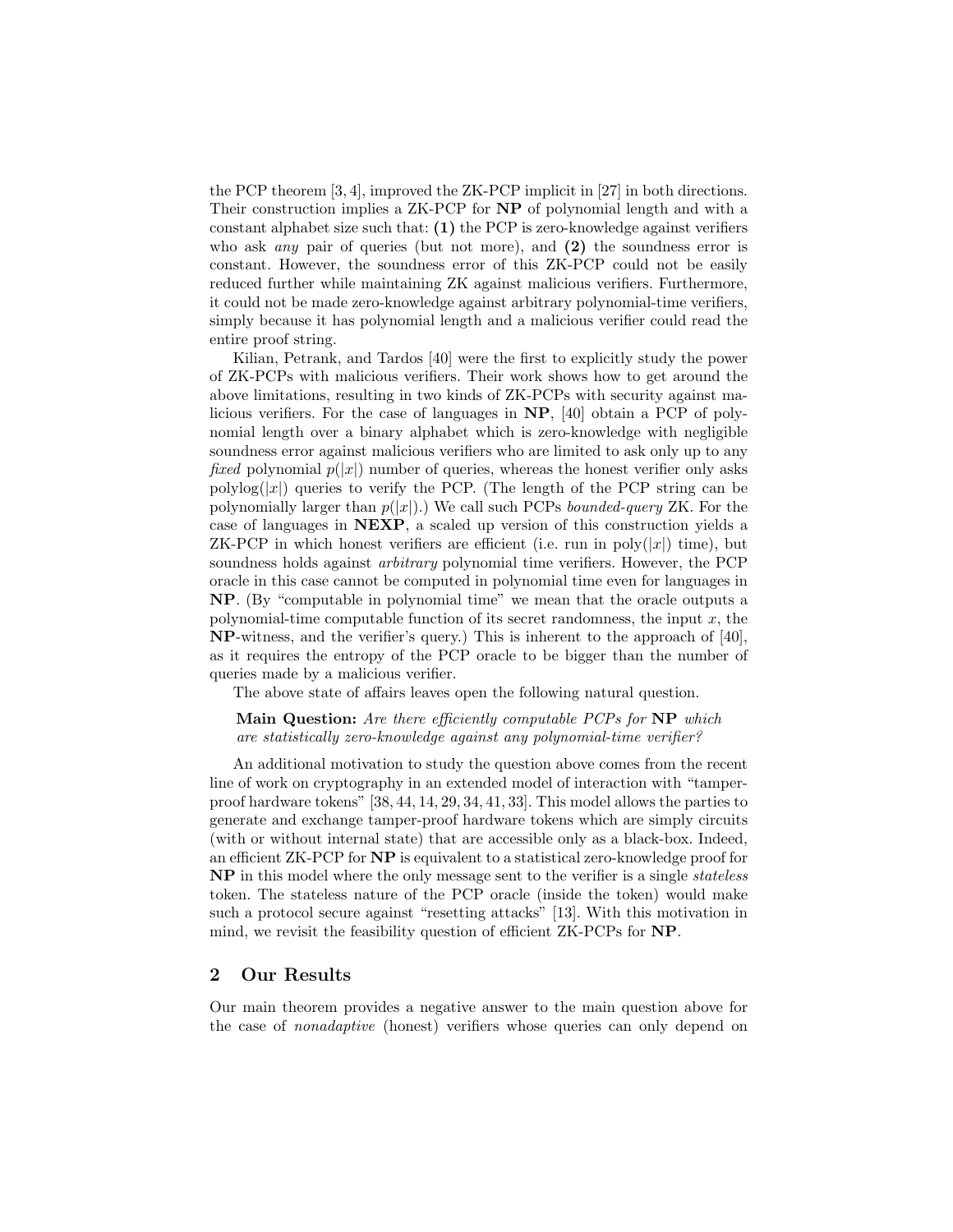their randomness and the input  $x$  but not on the prover's answers (so all the queries can be prepared and asked in one round). This theorem may be viewed as supporting the conjecture that efficient ZK-PCPs for NP do not exist.

In the setting of bounded-query ZK-PCPs, we revisit the construction of [40] and simplify it considerably. Our contribution is to present a simple combinatorial construction of a "locking schemes" which was the main tool developed in [40] and used in both of their constructions for NP and NEXP.

Finally, motivated by a line of work on the power of black-box constructions in cryptography, we show that efficient bounded-query ZK-PCPs can be used to make the sublinear-communication zero-knowledge argument construction of Kilian [39] *black-box*. Kilian's construction assumes the existence of a collisionresistant hash function, but it uses the hash function in a non-black-box way. We also obtain constant-round variants of this result and an unconditional noninteractive variant in the Random Oracle Model. In the following we describe our results more formally and put them in the proper context

## 2.1 Efficient Nonadaptive ZK-PCPs

We prove the following negative result about the existence of ZK-PCPs for NP.

Theorem 1 (Main Theorem). If there exists an efficiently computable PCP for NP with a nonadaptive honest verifier, constant soundness error, and zeroknowledge against arbitrary polynomial-time verifiers, then the polynomial-time hierarchy collapses.

What we prove is actually more general than the statement of Theorem 1. Namely, we show that any language with an efficient ZK-PCP of polynomial Shannon entropy (see Remark 4) and a nonadaptive verifier is in  $coAM$ , and Theorem 1 follows by the result of [12]. Also, we only require the zero-knowledge to hold also against nonadaptive verifiers (of arbitrary polynomial time).<sup>5</sup>

We emphasize that even though the zero-knowledge property of ZK-PCPs is defined in a statistical fashion, our main theorem above does not follow from the classical result of Fortnow, Aiello, and Håstad [1, 22] who proved that  $SZK \subseteq$ AM  $\cap$  coAM. The reason is that although achieving zero-knowledge in the PCP model is harder, achieving soundness in this model is potentially *easier*.<sup>6</sup> Therefore the languages which posses efficient ZK-PCPs (as far as we know) are not necessarily included in SZK. Also recall that if one does not require the PCP oracle to be efficiently computable, by the result of [40] all of the languages in NEXP (including NP) do have (statistical) ZK-PCPs.

Using Theorem 1 itself, we can extend Theorem 1 to the case of adaptive (honest) verifiers, as long as the total length of the prover's answers returned in an honest PCP verification is  $O(\log n)$  bits (see Corollary 7).

 $5$  The requirement that the honest verifier be nonadaptive is a restriction to our Theorem 1, but only requiring the zero-knowledge to hold against nonadaptive verifiers makes our result stronger.

 $6$  The latter comparison manifests itself in the following characterizations: it holds that  $PCP(poly, poly) = MIP = NEXP$  while  $IP = PSPACE \subseteq EXP$ .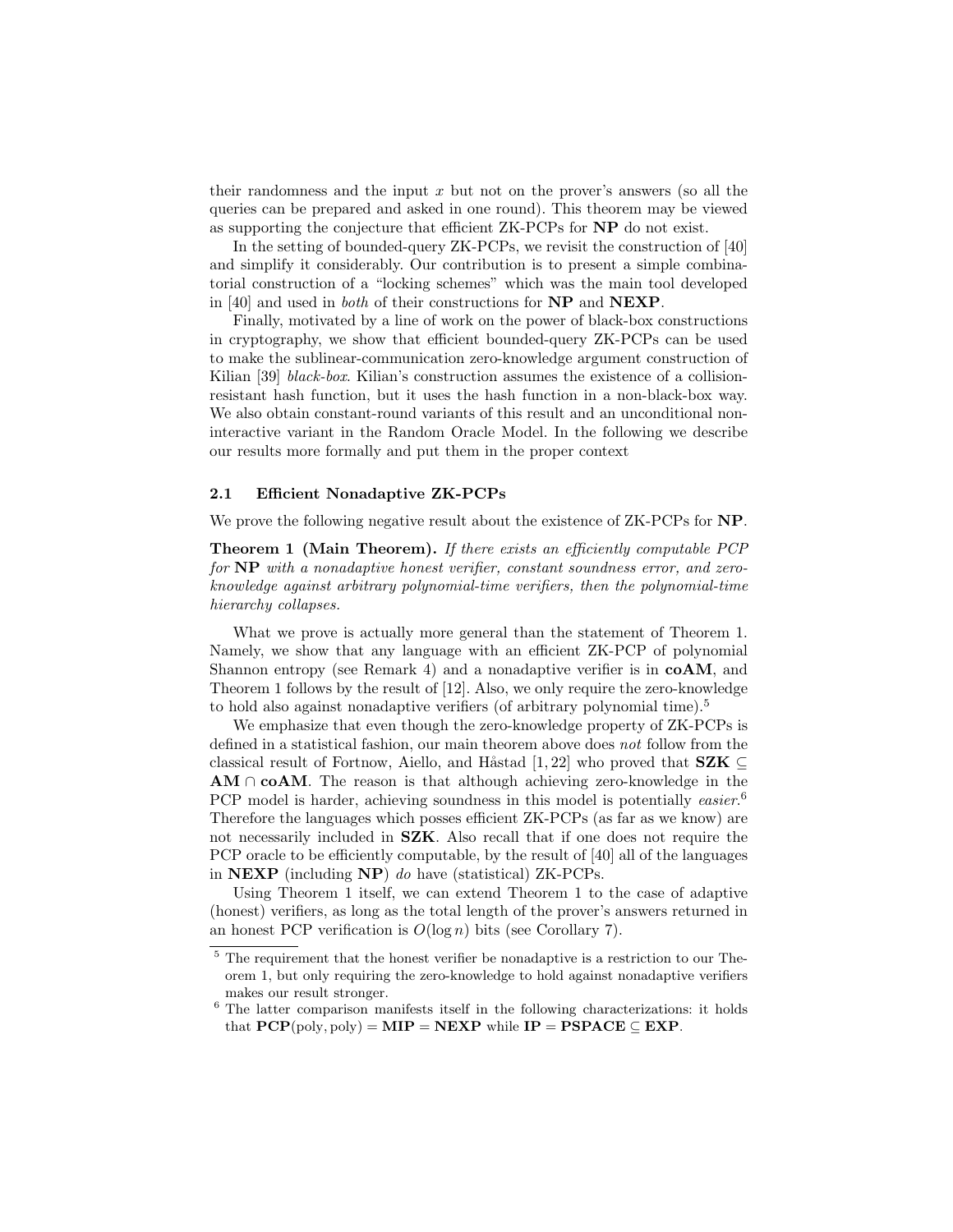Ideas and Tools. At a high level the proof of Theorem 1 uses ideas from many previous influential works [26, 1, 20, 11] and tools from old and new results in the context of constant-round proofs [31, 28, 36]. The main challenges are in how to force an untrusted prover to extract a PCP oracle from the simulator and run the honest verifier against this PCP. The soundness of this protocol follows from the soundness of the original PCP. To get the completeness, we need to extract this PCP in a way that it is "close" to an actual accepting PCP, and this is where we use efficiency of the PCP and its bounded entropy. Section 3 is dedicated to describing the main result formally and the main ideas behind it. See the full version of the paper for a formal description of our AM protocol.

Motivation and Related Work A recent line of work in cryptography [38, 44, 14, 29, 34, 41, 33] studies the possibility of obtaining secure protocols in an extended model of interaction in which the parties are allowed to exchange more than just classical bits: the parties are allowed to locally construct a (stateful or stateless) circuit, put it inside a tamper-proof token, and send it to another party. The receiver of a token (in this model) is allowed only to use it as a black-box. Namely, she is only allowed to give inputs to the token and receive the output. (If the token is stateful, asking the same query twice might lead to different answers.) Designing protocols in this model is made challenging by the fact that a receiver of a token has no guarantee that the token is indeed well formed. The work of Goyal et al. [34] showed that any two-party functionality (e.g. zero-knowledge proof) can be carried out securely in this model without relying on computational assumptions. Unfortunately the solution of [34] uses stateful tokens, which makes it vulnerable to "resetting attacks". Namely, there is no security guarantee if a malicious party receiving a token can reset it to its initial state, say, by cutting off its power.

In another line of research, Kalai and Raz [37] introduced the Interactive PCP (IPCP) model which is a hybrid between the two-prover and the PCP models. In the IPCP model the verifier interacts with a prover and a PCP oracle. Note that when the prover and the PCP oracle are efficiently computable, the IPCP model becomes a special case of the tamper-proof token model in which the prover sends a stateless token (computing the PCP) to the verifier.

Although Kalai and Raz [37] introduced the IPCP model for the purpose of optimizing the PCP length at the cost of small amount of interaction with the prover, Goyal, Ishai, Mahmoody, and Sahai [33] showed that the IPCP model is also interesting for cryptographic purposes in the context of achieving unconditional security in the tamper-proof token model. It was shown in [33] that unconditional (statistical) ZK proofs for NP exist in the IPCP model, and moreover the prover and the PCP oracle can be implemented efficiently given a witness w for  $x \in L$ . The verifier in the protocol of [33] exchanges only four messages with the prover. A main question left open in [33] was whether there exists any protocol that avoids such interaction between the verifier and the prover altogether (i.e. the verifier only interacts with the PCP oracle). It is easy to see that the latter question is equivalent to our main question above! Namely, any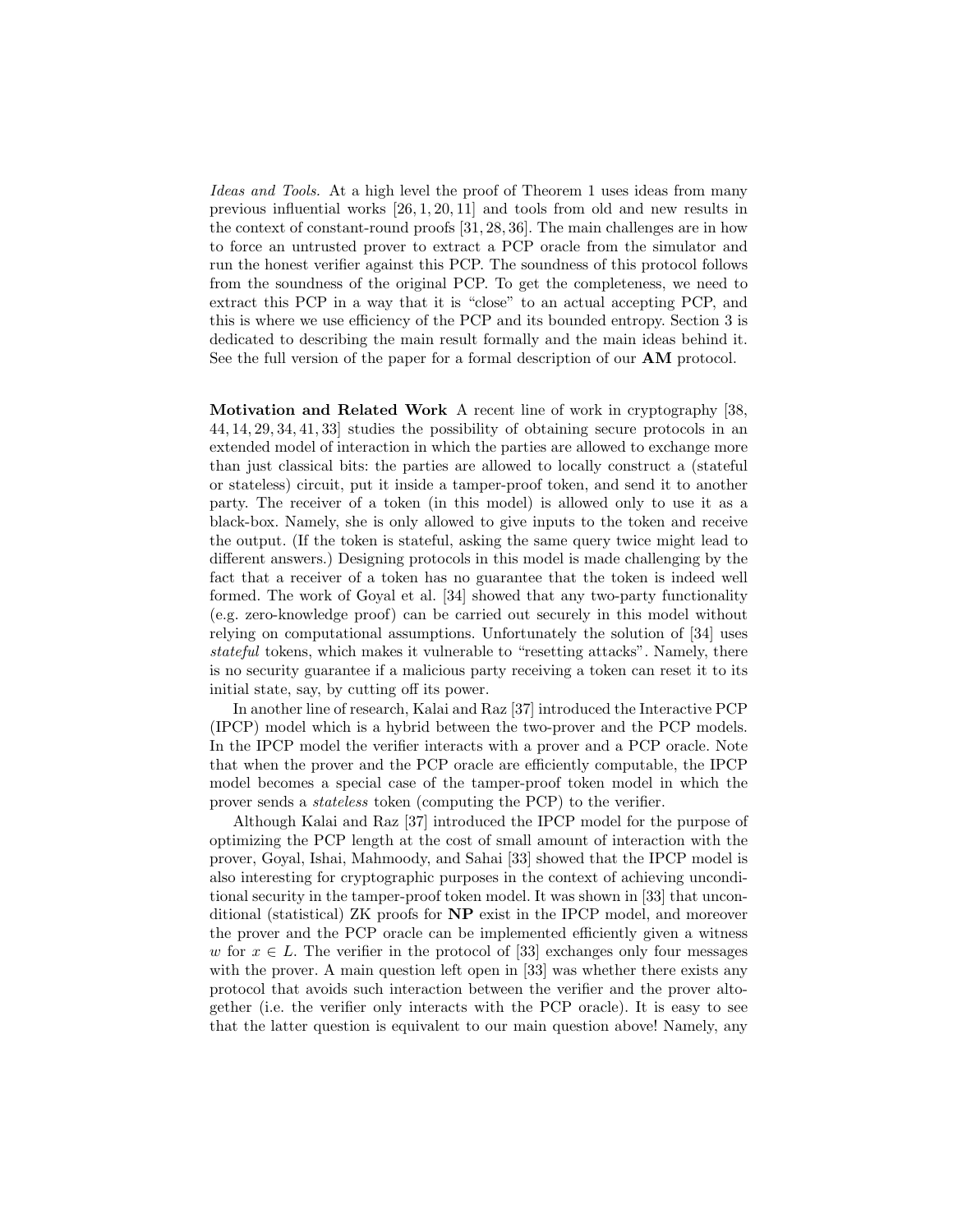positive answer to our main question implies a proof system in which all the communication between the prover and the verifier consists of a single stateless token sent to the verifier which hides the circuit computing the PCP oracle and can convince the verifier about the truth of the input statement in a ZK manner.

Therefore, if efficient ZK-PCPs for NP exist, they would lead (without any computational assumptions) to "noninteractive" statistical zero-knowledge proofs for NP using tamper-proof hardware with the extra feature of being resistant against resetting attacks, since the used token (which computes the PCP oracle) is stateless.

## 2.2 Simplifying Bounded-Query ZK-PCPs

Our second contribution is a simplification of the ZK-PCP construction of Kilian et al. [40]. The construction of [40] starts from the weakly-sound bounded-query ZK-PCP of [19] and compiles it into a PCP which is zero-knowledge against malicious verifiers of bounded query complexity. The weakly-sound PCP of [19] is zero-knowledge against any  $k$  (possibly adaptive) queries, but suffers from the soundness error  $1 - 1/poly(k)$ . The main tool introduced and employed in the compiler of [40] is called a "locking scheme", which is an analogue of a commitment scheme in the PCP model. In a locking scheme a sender holds a secret w and randomly encodes it into an oracle  $\sigma_w$  that can be accessed by the receiver R (denoted as  $R^{\sigma_w}$ ). The efficient receiver should not be able to learn any information about w through its oracle access to  $\sigma_w$ . On the other hand, the sender can later send a key to the receiver to decommit the value  $w$ . The protocol should guarantee that the sender is not able to change his mind about the value w after constructing the oracle  $\sigma_w$ .<sup>7</sup>

Kilian et al. [40] gave an elegant way of using locking schemes to convert a  $ZK-PCP$  with  $1-1/\text{poly}(k)$  soundness error into a standard  $ZK-PCP$  of constant or even negligible error. Unfortunately, the locking scheme of [40] which forms the main technical ingredient of their ZK-PCP constructions is quite complicated to describe and analyze (pages 6 to 12 there) and uses ad-hoc algebraic techniques.

Motivation. Most applications of ZK-PCPs considered in this work either require the stronger unbounded variant (see Section 2.1) or alternatively can rely on an honest-verifier variant (see Section 2.3), which is easier to realize. However, efficient bounded-query ZK-PCPs with security against malicious verifiers can also be motivated by natural application scenarios. For instance, one can consider the goal of distributing an NP-witness among many servers in a way that simultaneously supports a very efficient verification (corresponding to the work of the honest verifier) and secrecy in the presence of a large number of colluding servers (corresponding to the query bound of a malicious verifier). One can

<sup>&</sup>lt;sup>7</sup> In other words, a locking scheme can be thought of as a commitment scheme with statistical security guarantees and minimal interaction such that during its commitment phase the sender sends only a single tamper-proof token (containing the oracle  $\sigma_w$ ) to the receiver.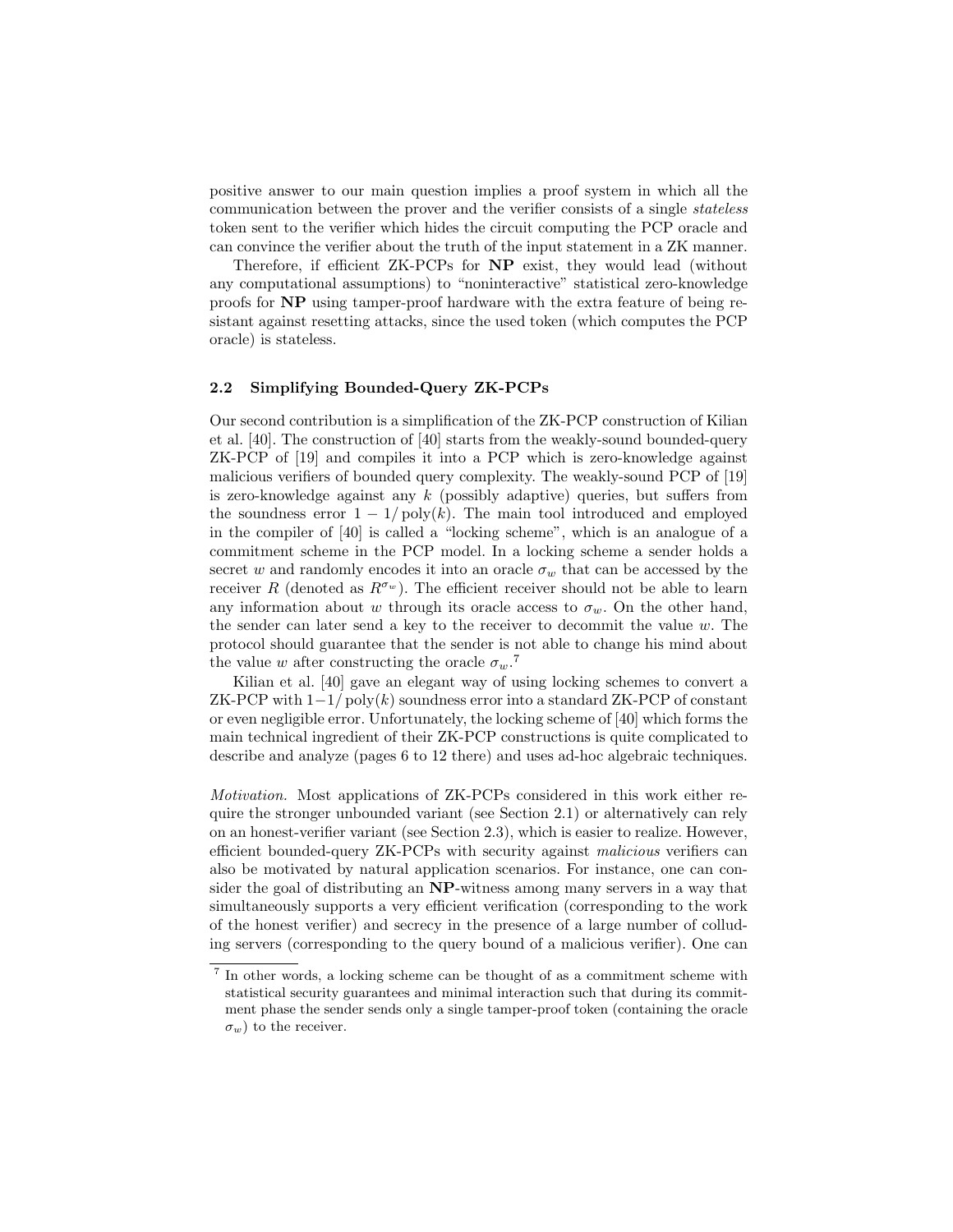also consider a "time-lock zero-knowledge proof" in which a stateless hardware token contains an embedded witness which can be very quickly validated but requires a lot of time to extract. Another motivation behind our simpler locking schemes comes from the line of work aiming at simplifying PCP constructions and making them combinatorial. The main algebraic and technical components in the final PCP construction of Kilian et al.  $[40]$  are  $(1)$  the PCP theorem of  $[3,$ 4] (which comes in through the construction of [19]) and (2) the locking scheme of [40]. The first (more important) component was considerably simplified by Dinur, and here we give a simplified version of the second component. (For a more extensive survey of this line of research see [42] and the references therein.)

In the full version of this paper, we formally present and analyze a simple combinatorial construction of a locking scheme which can be viewed as a noninteractive implementation of Naor's commitment scheme [45] in the PCP model. In the following we describe the main idea.

Technique We start by reviewing Naor's commitment scheme. In this commitment scheme, the parties have access to a pseudorandom generator  $f: \{0,1\}^n \mapsto$  $\{0,1\}^{3n}$  and the protocol works as follows:

The receiver chooses a random "shift"  $r \xleftarrow{\$} \{0,1\}^{3n}$  and sends it to the sender. The sender, who holds a secret input bit b, chooses a random seed  $s \stackrel{\$}{\leftarrow} \{0,1\}^n$ and sends  $f(s) + b \cdot r = t$  to the receiver (the addition and multiplication are componentwise over the binary field). In the decommitment phase the sender simply sends  $(b, s)$  to the receiver, and the receiver makes sure that  $f(s)+b\cdot r = t$ holds to accept the decommitted value.

The binding property holds because the support set of  $f$  is of size at most  $|f({0,1}^n)| \leq 2^n$ , and a random shift  $r \stackrel{\$}{\leftarrow} {0,1}^{3n}$  with overwhelming probability of at least  $1 - 2^n \cdot 2^{n} \cdot 2^{-3n} = 1 - 2^{-n}$  will have the property that  $f(\{0,1\}^n) \cap$  $(f({0,1}^n) + r) = \emptyset$ . Thus for such "good" r, by sending t to the receiver the sender will be bound to at most one possible value of  $b$  (regardless of the structure of the function  $f$ ).

On the other hand, the hiding property of the scheme reduces in a black-box way to the pseudorandomness of  $f(\mathbf{U}_n)$ . Namely, if an efficient receiver R can distinguish between  $f(s) + r$  and  $f(s) + r \cdot b$ , another efficient algorithm D who uses  $\widehat{R}$  internally is able to distinguish  $f(\mathbf{U}_n)$  from a random value  $\mathbf{U}_{3n}$ . Thus it holds that if the function  $f$  is random, the scheme will be *statistically* hiding against receivers who ask at most  $poly(n)$  oracle queries to f. The reason is that a random function f mapping  $\{0,1\}^n$  to random values in  $\{0,1\}^{3n}$  is statistically indistinguishable from a truly random function as long as the distinguisher is bound to ask at most  $2^{o(n)}$  queries to f.

The above observation about the hiding property of Naor's commitment scheme means that if, in the second round of the commitment phase, the sender chooses f to be a truly random function and sends  $f(s) + b \cdot r$  to the receiver as well as (providing oracle access to)  $f(\cdot)$ , then we get a secure (inefficient) commitment scheme in the interactive PCP model without relying on any com-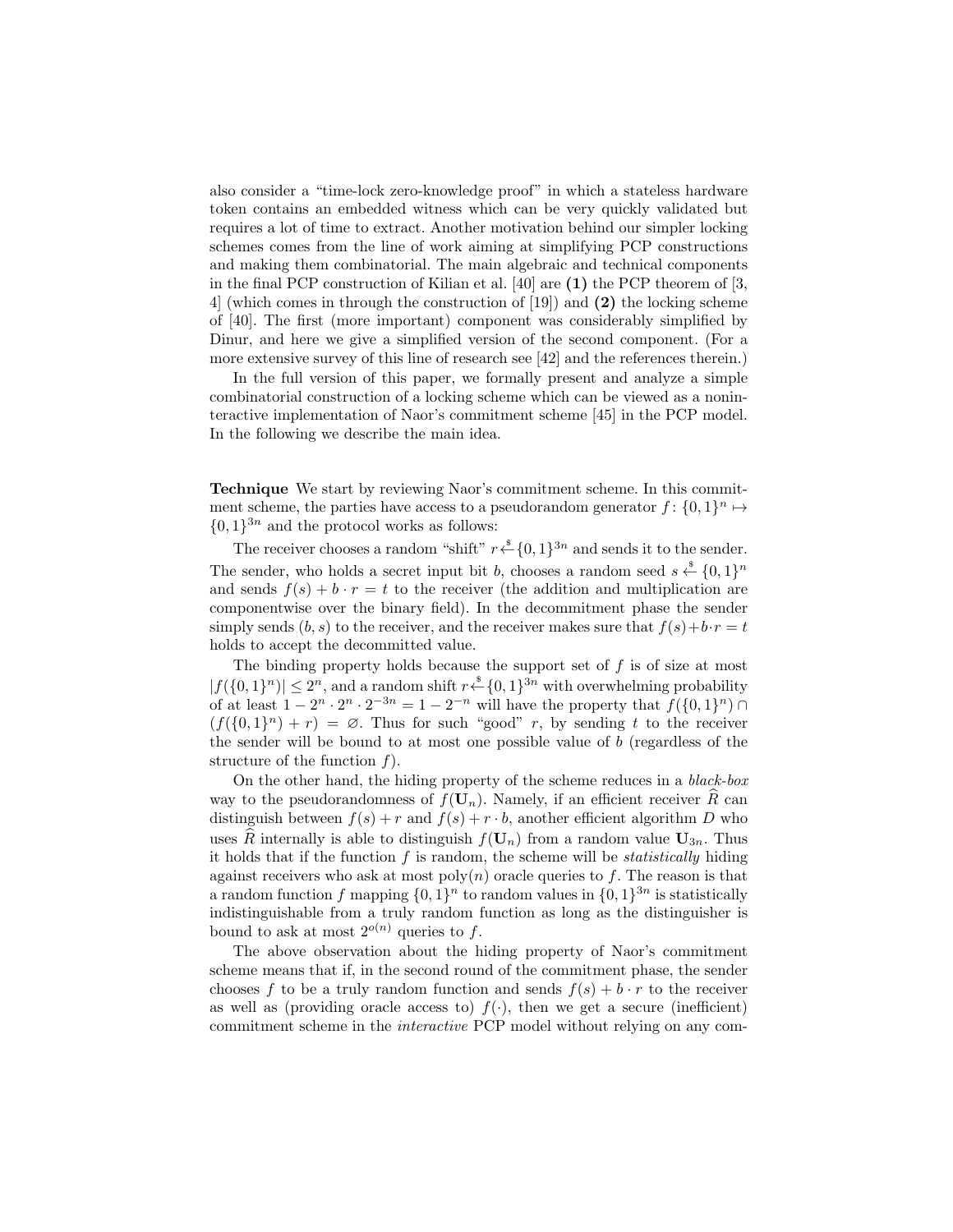putational assumption.<sup>8</sup> In our construction of locking schemes we show how to eliminate the first initial message r of the receiver and emulate the role of this shift r by a few more queries asked by the receiver and more structure in the locking oracle.

## 2.3 Black-Box Sublinear ZK Arguments

Kilian [39], relying on the PCP construction of  $[5]$ , proved that assuming the existence of exponentially-hard collision-resistant hash functions (CRH) and 2 message statistically-hiding commitments, one can construct a (6-message) statistical ZK argument for  $NP$  with  $polylog(n)$  communication complexity (where n is the input length). Later on, Damgård et al.  $|17|$  showed that 2-message statistically-hiding commitments can be obtained from any CRH, which made the existence of exponentially hard CRH sufficient for the construction of Kilian. Micali [43] showed how to make Kilian's protocol noninteractive in the random oracle model. The above constructions make a non-black-box use of the underlying collision-resistant hash function.

Our third contribution is to obtain black-box constructions of sublinear ZK arguments for NP by using bounded-query efficient ZK-PCPs for NP. Namely, we observe that the bounded-query ZK-PCP of [19] can be employed to get an alternative to the ZK argument of Kilian [39] for NP which uses the underlying CRH function as a black box. (Our protocols are in fact fully black-box [49], in the sense that the security reduction makes a black-box use of the adversary, and have black-box simulators.)

**Theorem 2 (Black-Box Sublinear ZK Arguments).** Let  $\mathcal{H}$  be any family of  $collision-resistant$  hash functions. Using  $H$  only as a black-box, one can construct a constant-round ZK argument system for NP with negligible soundness error and communication complexity sublinear in the witness size. Furthermore:

- For the case of an honest verifier, the zero knowledge is statistical, the round complexity is 4 messages, and the protocol is public coin.
- For the case of malicious-verifier zero knowledge, the round complexity is 5 messages, and the proof of security requires that the family of CRH be secure against non-uniform adversaries.
- If the family of CRH is secure against adversaries running in time  $2^{n^{\Omega(1)}}$ , then the communication complexity can be made polylogarithmic in the witness size for both honest verifier and malicious verifier settings.
- In the random oracle model, there exists an unconditionally secure noninteractive statistical zero knowledge argument system for  $\bf NP$  with negligible soundness error and polylogarithmic communication complexity.

We prove Theorem 2 in the full version; below we describe the main ideas.

<sup>&</sup>lt;sup>8</sup> Note that the random oracle  $f(.)$  is not efficiently computable. The work of [33] presents an efficient construction of unconditionally secure commitments in the IPCP model.

 $9$  The more advanced PCP constructions of [3, 4] were not known at that time.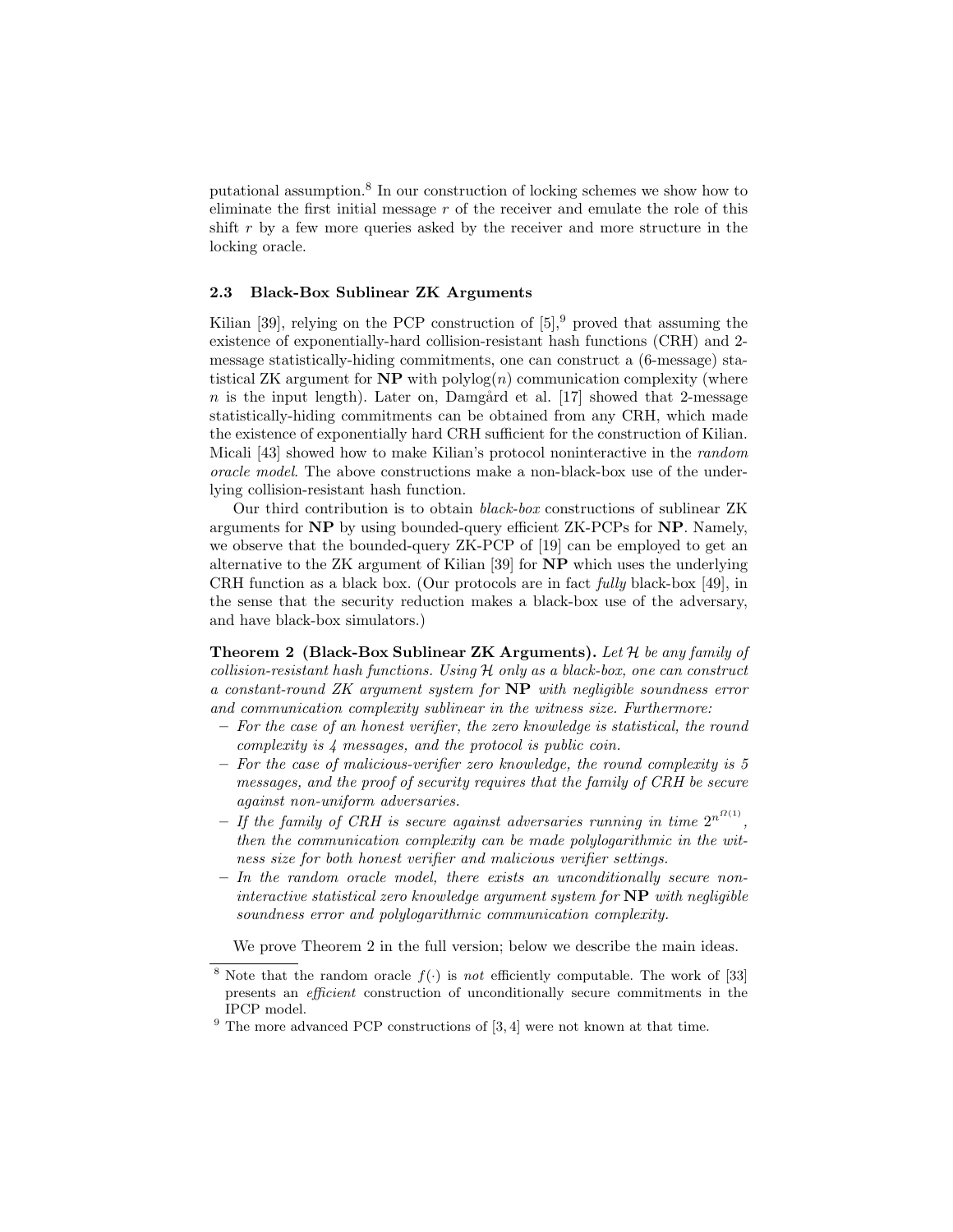Motivation and Related Work. Our black-box construction of Theorem 2 is motivated by the recent line of work on studying the power of black-box cryptographic constructions vs. that of non-black-box ones (e.g. [24, 18, 35, 15, 16, 48, 50, 32]). The goal in this line of work is to understand whether the non-blackbox application of an underlying primitive  $P$  which is used in a construction of another (perhaps more complicated) primitive  $Q$  is necessary or a black-box construction exists as well. The reason behind studying this question is that the black-box constructions are generally much more efficient (since the source of the non-black-box-ness usually is an extremely inefficient Cook-Levin reduction to an NP-complete language). Moreover, black-box constructions are capable of also incorporating any *physical* implementations of the employed primitive  $P$  in the implementation of Q.

Technique Kilian's argument system, when only required to be sound (and not ZK), has only four messages and uses the hash function as a black-box. The first three messages can be easily made ZK, and it is only the last message from the prover which potentially carries some knowledge. In this last message, the prover reveals some portions of the PCP. To retain the zero-knowledge property, Kilian substitutes the last message (of his 4-message protocol) by a zero-knowledge sub-protocol through which the prover convinces the verifier that he could have revealed the correct portion of the PCP in a way that would cause the verifier to accept. The latter zero-knowledge sub-protocol makes non-black box use of the code of the hash function used in the protocol. Thus, our goal is to remove the zero-knowledge sub-protocol performed at the end.<sup>10</sup>

In order to make Kilian's 6-message ZK argument black-box, we need to know more details about its first 3 rounds. The first message is simply the description of the hash function sent to the prover. Then by using the given hash function and applying a Merkel tree to the PCP the prover hashes down the PCP into a short string which is sent to the verifier as a commitment to whole PCP. With some care, one can make the hash value carry negligible information about the PCP. The third message (from the verifier) consists of the indices of symbols which the PCP verifier chooses to read from the PCP. The prover, in the 4th message reveals the answers to the PCP queries by revealing the relevant paths of the Merkel tree to the verifier. The committed hash value of the PCP (the second message) together with the collision-resistance property of the hash function prevent the prover from changing his mind about the PCP that he committed to in the second message. Thus the soundness of the PCP implies the soundness of the argument system. To keep the last message of this protocol zero-knowledge, as we said, Kilian's prover will not simply reveal the relevant preimages, but instead would prove in a zero-knowledge manner, that he knows a set of preimages that would make the PCP verifier accept.

 $^{10}$  Barak and Goldreich [7] also employ Kilian's approach to get a 4-message universal argument without zero-knowledge. Similarly to Kilian's protocol, to make their protocol zero-knowledge (or just witness indistinguishable) [7] use the hash function in a non-black-box way.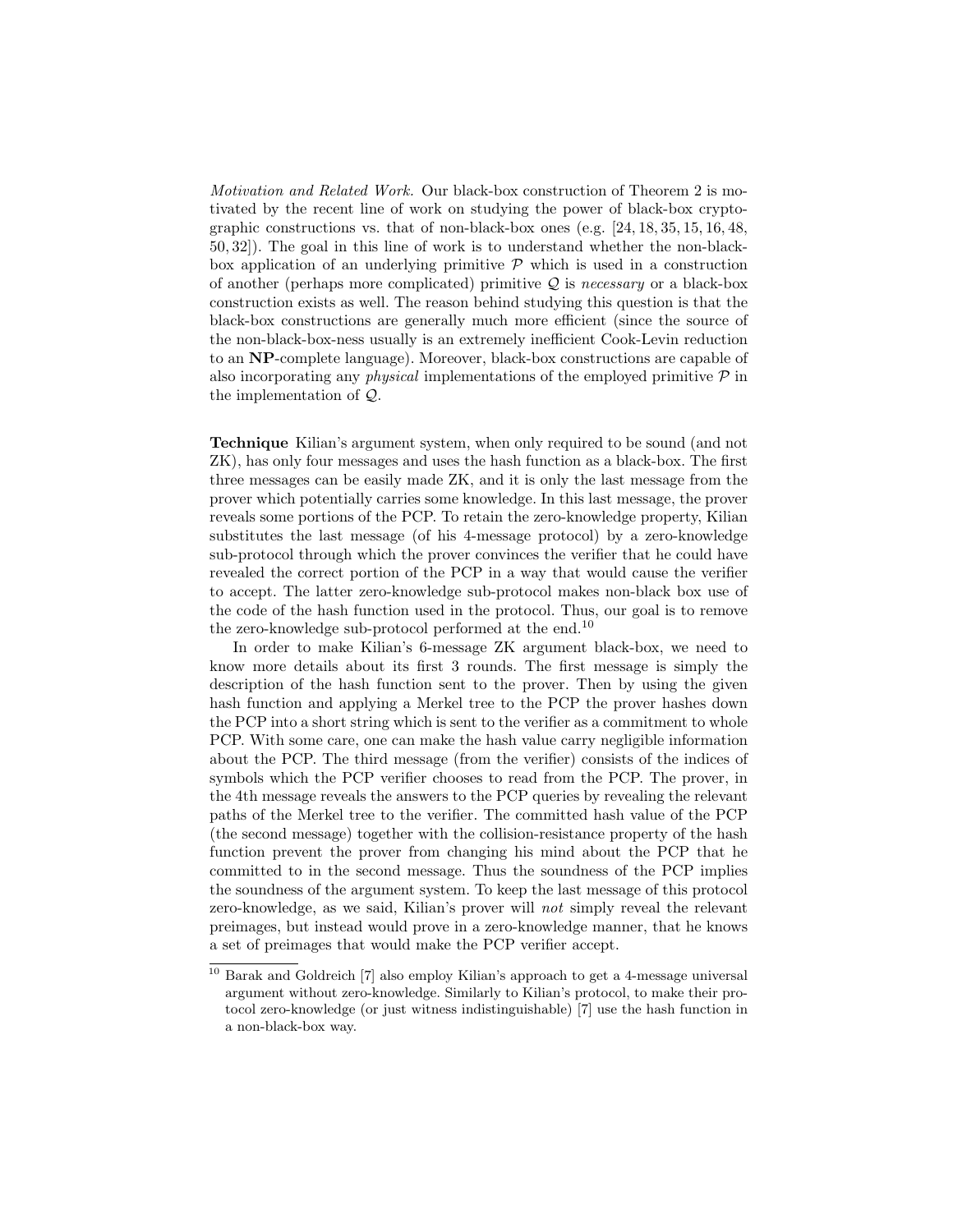Our main intuitive observation is that if instead of using the PCP of [3, 4] one feeds (a direct product version of) the the bounded-query ZK-PCP of [19] to the construction of Kilian, then the prover can safely reveal the relevant preimages in the last step of the basic 4-message argument of Kilian and this will not hurt the zero-knowledge property. The key point is that although the employed PCP is zero-knowledge only against bounded-query PCP verifiers, since we are in the prover/verifier setting, the prover can control how many queries of the PCP are read by the verifier, and therefore the bounded-query ZK property of the used PCP will suffice for the argument system to be zero-knowledge. Because our construction is black box, an unconditional result in the random oracle model follows immediately. Since this construction based on collisionresistant hash functions is black-box, it immediately implies an unconditional construction of sublinear ZK arguments in the random oracle model. Using the transformation of [21, 43] one can eliminate the interaction using the random oracle and obtain an unconditional construction of sublinear ZK arguments for NP in the random oracle model. To obtain the result for malicious verifiers (and negligible soundness error), we apply a variant of the Goldreich-Kahan [25] where both prover and verifier use statistically hiding commitments. See the full version of the paper for a formal description of the protocol and its analysis.

Using NIZK? A possible alternative way to get a ZK argument (without using  $ZK-PCPs$ ) is to use noninteractive zero-knowledge (NIZK) proofs for  $NP$  [10].<sup>11</sup> To do so, the prover and the verifier should perform a coin-tossing protocol along with the first 3 messages of the basic variant of Kilian's argument system, and this will allow the prover to be able to send a noninteractive zero-knowledge message to the verifier in his last message which proves to the verifier that the prover knows the right preimages of the hash function. This approach benefits from having only 4 messages exchanged, but it still uses the code of the hash function in a non-black-box way, and moreover, one needs to assume the existence of NIZK proofs for NP (in addition to the assumption that exponentially-hard collision-resistant hash functions exist).

# 3 On Nonadaptive Efficient ZK-PCPs

In this section we give a formal statement of Theorem 1 and more details about the intuition behind its proof. See the full version for a complete proof.

**Definition 3.** In a probabilistically checkable proof (PCP)  $\Pi = (P, V)$  for a language L, the prover  $P = {\pi_x}$  is an (ensemble) of distributions over proof oracles, V is an efficient verifier accessing a proof  $\pi_x \stackrel{s}{\leftarrow} \pi_x$ , and the following properties hold.

- **Completeness:** For every  $x \in L$ , it holds that  $Pr_{\pi \stackrel{s}{\leftarrow} \pi_x} [V^{\pi}(x) = 1] \geq \frac{2}{3}$ .
- **Soundness:** If  $x \notin L$ , then for every oracle  $\hat{\pi}$  we have  $Pr[V^{\hat{\pi}}(x) = 0] \geq \frac{2}{3}$ .

 $11$  This variant was pointed out to us by Rafael Pass [47].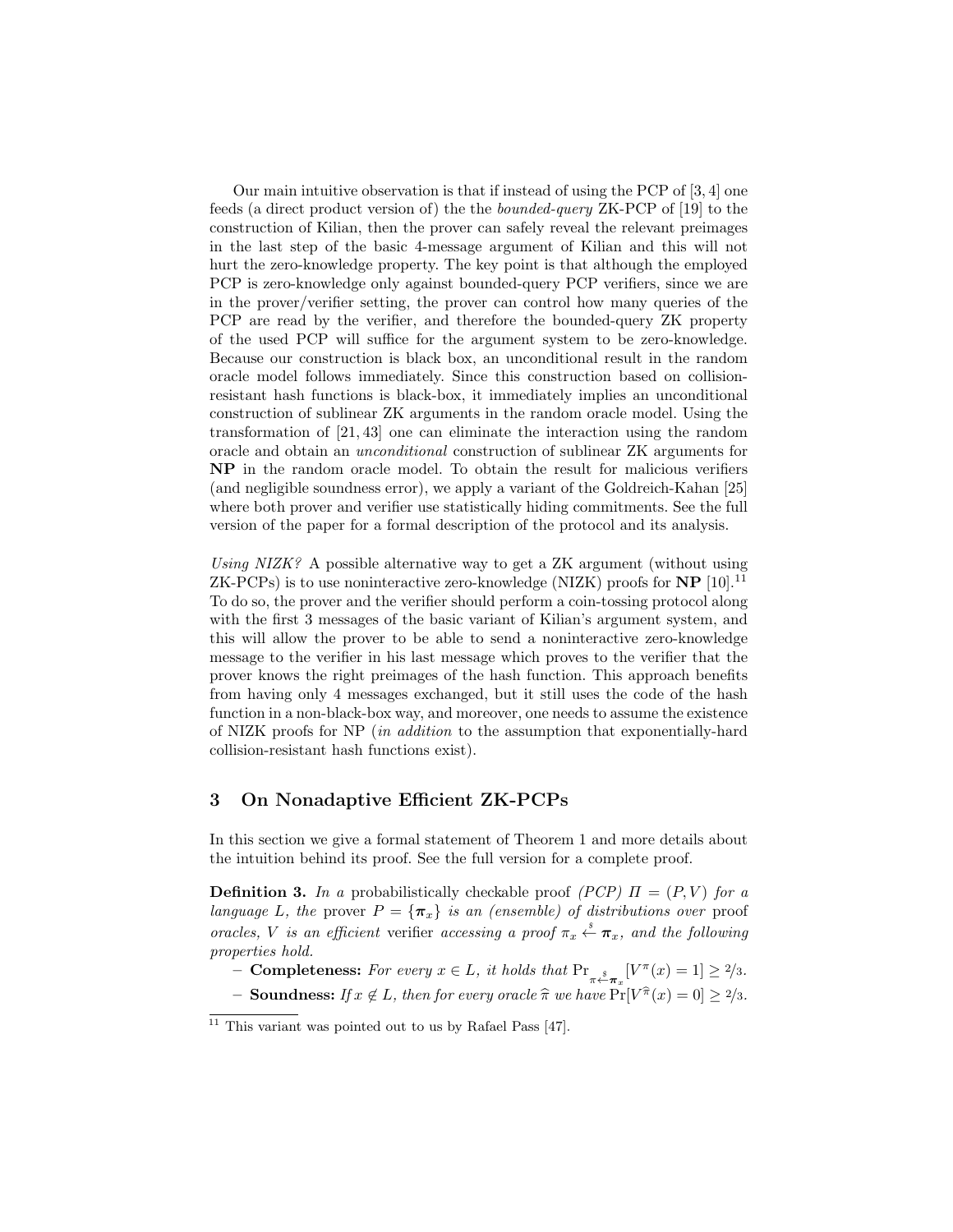The verifier  $V$  is nonadaptive if the queries it asks only depend on its own private randomness and the input x. (A nonadaptive verifier can prepare all of its oracle queries in advance and ask them in one "round".) For the case where  $L \in \mathbf{NP}$ , a PCP  $\Pi$  is called efficient if there is an **NP**-relation  $R_L(x, w)$ associated with L with the following efficiency property. Given any input x and witness w such that  $(x, w) \in R_L$ , one can efficiently sample a circuit computing a PCP oracle  $\pi_x \overset{\hspace{0.1em}\mathsf{\scriptscriptstyle\$}}{\leftarrow} \pi_x$ .<sup>12</sup>

Remark 4 (The Entropy of PCPs). For an input  $x \in L$ , the entropy of the PCP oracle  $\pi_x$  is defined similarly to the entropy of any random variable. Note that for a fixed input  $x \in L$  (and witness w for  $x \in L$ , if the PCP is efficient), the distribution of  $\pi_x$  is determined by the prover's private randomness. Since there are at most  $2^{poly(k)}$  circuits of size k, any PCP oracle computable by circuits of size at most  $k = \text{poly}(n)$  (regardless of whether these circuits are generated efficiently or not) has entropy at most  $\log(2^{\text{poly}(k)}) \leq \text{poly}(k) \leq \text{poly}(n)$ , simply because any finite random variable x has Shannon entropy at most  $H(x) \leq$  $\log |\text{Supp}(\mathbf{x})|.$ 

**Definition 5.** Let  $\Pi = (\{\pi_x\}, V)$  be a PCP for the language L.  $\Pi$  is called (statistical) zero-knowledge  $(ZK)$  if for every malicious poly $(n)$ -time verifier  $\hat{V}$ , there is an efficient simulator Sim which runs in (expected) poly(n)-time and for a sequence of inputs  $x \in L$  the output of  $\text{Sim}(x)$  is  $\text{neg}(|x|)$ -close to View $\langle \pi_x, \hat{V} \rangle (x)$ .<sup>13</sup> A simulator Sim is called straight-line if it uses  $\hat{V}$  only as a black-box and moreover it just outputs the result of a single interaction with  $\hat{V}$ . Namely, the simulator Sim interacts with  $\hat{V}$  without knowing its secret randomness  $r_{\hat{V}}$ , and its output is distributed statistically close to the view of  $\hat{V}^{\pi_x}$ .

Theorem 1 directly follows from Remark 4 and Theorem 6 below.

**Theorem 6.** Let  $\Pi = (\{\pi_x\}, V)$  be a ZK-PCP for a language L with a nonadaptive verifier V. If (for every fixed input x) the PCP oracle  $\{\pi_x\}$  has entropy at most poly $(|x|)$ , then  $L \in AM \cap coAM$ . Moreover  $L \in BPP$  if the simulator is straight-line. $^{14}$ 

Corollary 7. Let  $\Pi = (\{\pi_x\}, V)$  be a ZK-PCP for a language L with oracle entropy at most  $poly(n)$ , and suppose the total length of the PCP answers returned to the verifier during a single verification is at most  $O(\log n)$  bits, then (regardless of the adaptivity of the verifier), it holds that  $L \in AM \cap coAM$ . (Also  $L \in \mathbf{BPP}$  if the simulator is straight-line.)

<sup>&</sup>lt;sup>12</sup> More formally, in that case we shall index the oracle distributions  $\{\pi_{x,w}\}$  by both the input and the witness. Then the completeness should hold for all  $x \in L$  when the prover uses any witness w that  $x \in L$ .

<sup>&</sup>lt;sup>13</sup> In the case of efficient ZK-PCPs, the zero-knowledge property should hold regardless of which witness w (for  $x \in L$ ) is used by the prover to generate the oracle.

 $^{14}$  Bounded-query ZK-PCPs of  $\left[40\right]$  and its predecessors  $\left[27,19\right]$  all have straight-line simulators.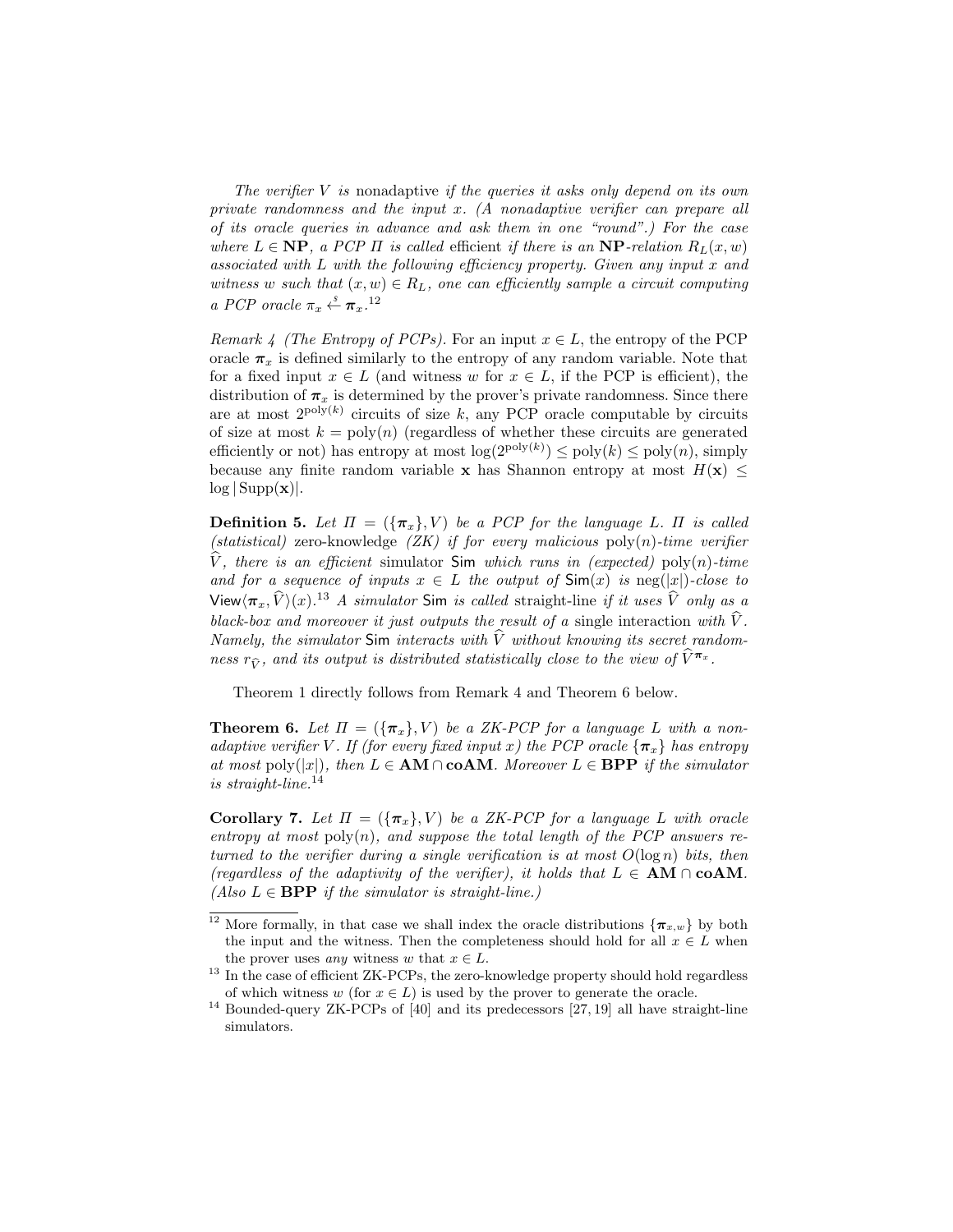Note that in Corollary 7 there is no bound on the length of the queries of the verifier, and particularly it can be applied to cases that the number of queries of V is  $O(\log n)$  and the PCP answers (alphabet) are of constant size while the length of the PCP is exponential  $2^{poly(n)}$  (which makes the length of the queries of the verifier at least  $\text{poly}(n)$ .

*Proof (Proof of Corollary 7).* Since the total length of oracle answers is  $O(\log n)$ bits, we can modify the verifier  $V$  into another equivalent verifier  $V'$  as follows: the new verifier  $V'$  tries to ask a superset of the queries that  $V$  would ask, but  $V'$  asks its queries in a nonadaptive way. In particular  $V'$  enumerates all the possible answers that V might get from the oracle, continues the verification in each case, and prepares all the possible  $V$  queries at the beginning. There are at most  $2^{O(\log n)} = \text{poly}(n)$  many possibilities caused by different PCP answers in a verification, thus there will be at most  $poly(n)$  many queries asked by  $V'$ . After getting the answers,  $V'$  can emulate V internally and decide as V would. The completeness, soundness, and zero-knowledge of  $V'$  are inherited from those of V by definition.

#### 3.1 Main Ideas and Framework

Here we describe the main ideas behind the proof of Theorem 6. Our AM protocols for  $\overline{L}$  and L follow the same general framework. (The **AM** protocol for  $\overline{L}$  is the more interesting case, since it implies the collapse of the hierarchy in case  $L$  is  $NP.$ )

First we show that if a bounded-entropy ZK-PCP for L has a straight-line simulator, then L (and  $\overline{L}$ ) can be decided by an efficient **BPP** algorithm  $D_L$ . At a very high level, this step uses ideas from [26] by looking at a particular malicious verifier (in our case a repeated version of the honest verifier) and using its interaction with the straight-line simulator to decide the language. Since the key ideas already appear in the case of straight-line simulation, in Section 3.2 below we start by only describing this basic case.

Beyond Straight-Line Simulation. For the case of general (statistical) simulation, we show how to emulate the efficient algorithm  $D_L$  above with the help of an untrusted prover. In particular, we first show how to emulate  $D_L$ with the help of some advice  $\alpha_x$  sampled from a specific distribution<sup>15</sup>, and then we will show how to get this advice  $\alpha_x$  from an (untrusted) prover through a constant round protocol GetAdv. The latter protocols are implemented following similar frameworks introduced by Feigenbaum and Fortnow [20] (and extended in the followup works of  $[11, 2]$  in the context of studying the possibility of worst-case to average-case reductions for NP. Our protocol, however, is more complicated and uses recent and old sampling protocols from [31, 28, 36].

<sup>&</sup>lt;sup>15</sup> Here we are using the term "advice" in a nonstandard way, because the advice distribution  $\alpha_x$  depends on the input x (rather than only depending on the input length  $|x|$ ).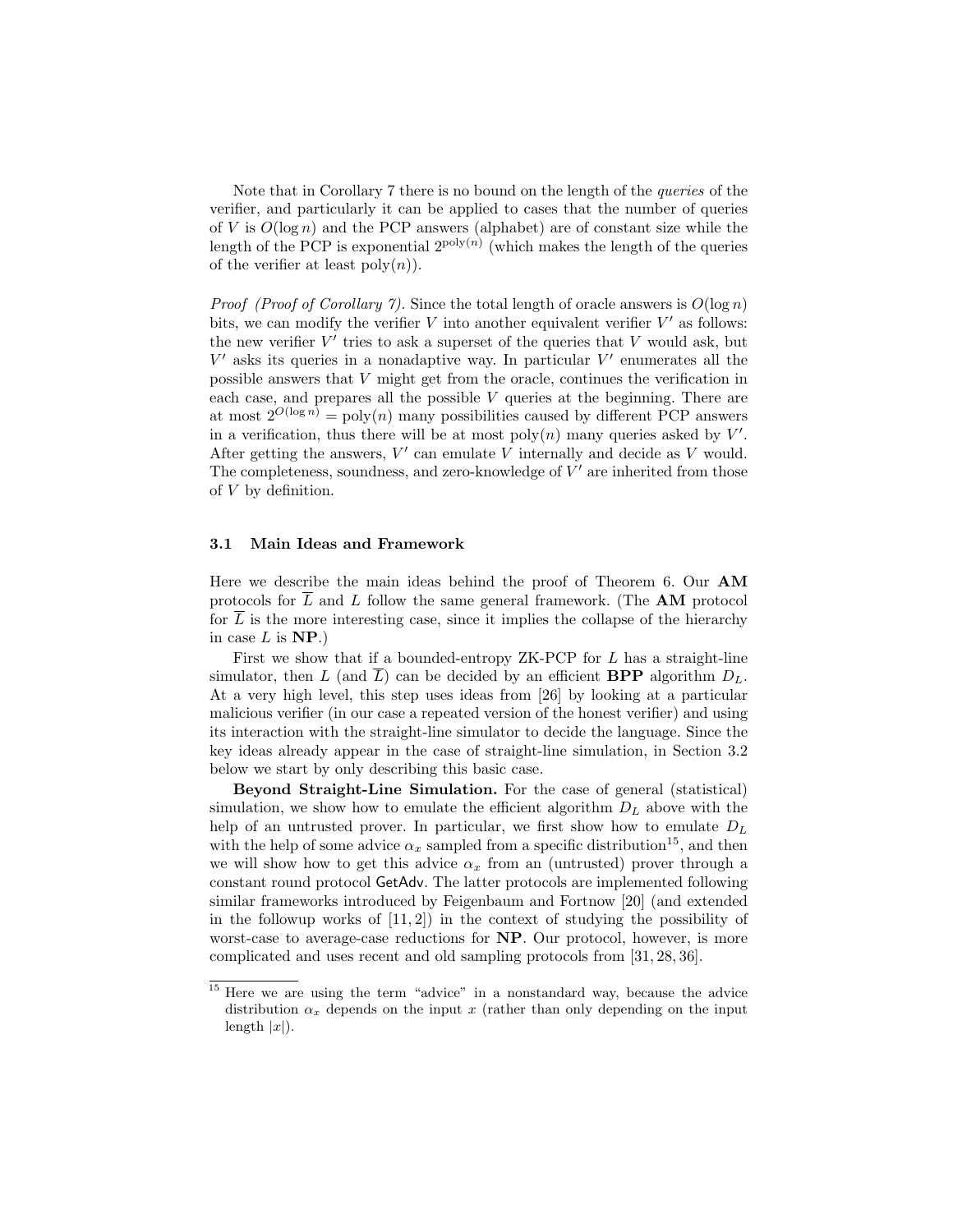## 3.2 The Case of Straight-Line Simulation

In this section we present the **BPP** algorithm for  $L$  assuming that the  $ZK-PCP$ has a perfect straight-line simulator. This special case already captures the main ideas, and we refer the reader to the full version for the general case.

Since the PCP verifier  $V$  is assumed to be nonadaptive, we can assume w.l.o.g. that V permutes its queries  $a_1, \ldots, a_q$  randomly before querying the oracle.

The Intuition. The general framework is to use the simulator Sim to find a "good enough" *oracle*  $\varphi$  and run a fresh instance of the verifier V against this oracle. This way, the correctness of our algorithm to decide membership in L follows from the soundness of the original PCP system. The challenge is to sample the oracle  $\varphi$  in a way that makes the verifier accept in case the input x is in L. Suppose we run the simulator over the "mildly malicious" verifier who only repeats several (independent) executions of the verifier:  $(V^1, \ldots, V^k)$ . Then, in case  $x \in L$ , the simulated transcript of all of these executions  $(V^1, \ldots, V^k)$ will be accepted. To define the oracle  $\varphi$ , relying on the straight-line nature of the simulator, we can fix any simulated partial transcript for  $(V^1, \ldots, V^i)$ (for  $i \in [k]$ ) and ask Sim to answer any new query only conditioned on the simulated transcript of  $(V^1, \ldots, V^i)$ . (Even though  $\varphi$  is a randomized oracle, its randomness can be fixed independently of the final verification that is executed over  $\varphi$ .) The main intuition is that since the entropy of the simulated transcript for  $(V^1, \ldots, V^k)$  is bounded, for most of  $i \in [k]$  the simulated transcript of  $V^i$ has very small entropy, and relying on the non-adaptivity of  $V$ , all of its queries could be thought of as the "first query", and this way the oracle  $\varphi$  (defined above) behaves very close to the actual "oracle" of the simulated transcript of  $V^i$  which leads to an accept. The formal argument follows.

*Notation*. Let  $V^{[k]}$  be an execution of k independent copies of the PCP verifier V. By  $V^i$  we refer to the *i*-th execution of V in  $V^{[k]}$  (i.e.  $V^{[i]} = (V^1, \ldots, V^i)$ ).  $V^{[k]}$  is a potentially malicious verifier whose view  $\mathsf{View}\langle \pi_x, V^{[k]} \rangle$  is assumed to be perfectly simulated by the straight-line simulator Sim (when given access to  $V^{[k]}$ ). The view View $\langle \pi_x, V^{[k]} \rangle$  is composed of k random seeds  $r^1, \ldots, r^k$  for V and k transcripts  $\tau^1, \ldots, \tau^k$  such that each  $\tau^i = (a_1^i, b_1^i, \ldots, a_q^i, b_q^i)$  is a partial transcript where  $\{a_1^i, \ldots, a_q^i\}$  are the queries asked by V using the randomness  $r^i$ and  $b_j^i = \pi_x(a_j^i)$  is (supposedly) a corresponding returned oracle answer. We will only use the fact that  $Sim$  simulates  $(\tau^1, \ldots, \tau^k)$  correctly and will ignore the fact that this is simulated jointly with random seeds  $(r^1, \ldots, r^k)$ . Also since we will use Sim only over  $V^{[k]}$  and some input x, for simplicity in the following we will use Sim to denote Sim $(V^{[k]}, x)$ . Also, let  $m = \text{poly}(n) \geq H(\pi_y)$  be the upper bound on the PCP entropy for every  $y \in L \cap \{0,1\}^n$ , and let  $\epsilon = 1/\text{poly}(n)$ be a parameter controlling the error of the **BPP** algorithm  $D<sub>L</sub>$ . The formal description of the algorithm  $D_L$  is as follows.

**Construction 8. BPP Algorithm**  $D_L$ . Set  $k = m \cdot (\frac{3q}{\epsilon})^2$  where q is the query complexity of V and  $\epsilon$  is the error parameter.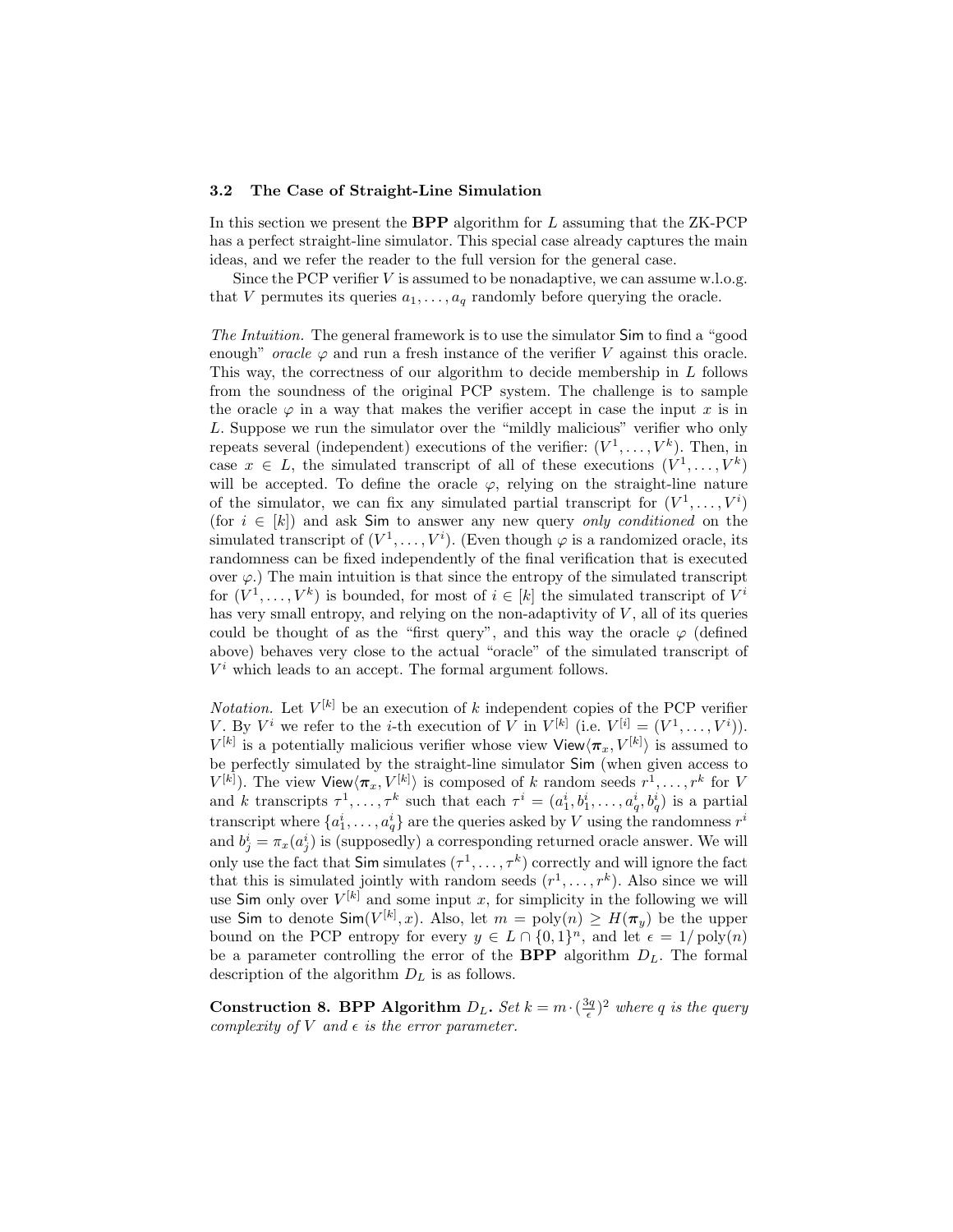- 1. Randomly choose  $i \stackrel{s}{\leftarrow} [k]$ , and use Sim to generate  $(\tau^1, \ldots, \tau^{i-1})$  as prefix of View $\langle \pi_x, V^{[i-1]}\rangle$ .
- 2. Choose a fresh randomness  $r^i$  for the verifier V and generate the queries  $a_1^i, \ldots, a_q^i$  using  $r^i$ .
- 3. Using the simulator Sim answer each of the queries  $a_j^i$  as follows to get the answer  $b_i$ . We extend the execution of the straight-line simulator Sim assuming that  $a_j^i$  is the first query of  $V^i$  conditioned on  $(\tau^1, \ldots, \tau^{i-1})$  being generated already for  $(V^1, \ldots, V^{i-1})$ .
- 4. Finally output whatever V decides over the view  $(r^i, a_1^i, b_1, \ldots, a_q^i, b_q)$ .

**Lemma 9.** If  $\Pi$  has soundness  $1 - \delta_s$ , then  $D_L$  will reject every  $x \notin L$  with probability  $\geq 1-\delta_s$ , and if  $\Pi$  has completeness  $1-\delta_c$ , then  $D_L$  will accept every  $x \in L$  with probability  $\geq 1 - (\delta_c + \epsilon)$ .

*Proof (Proof of Lemma 9).* We study the cases  $x \in \overline{L}$  and  $x \in L$  separately.

When  $x \in \overline{L}$ . The final verification of the algorithm of Construction 8 is run against a randomized oracle, but this oracle can be sampled and fixed independently of the randomness of the verifier, thus the soundness of the PCP implies the soundness of  $D<sub>L</sub>$ . More formally, define the randomized oracle  $\boldsymbol{\varphi}^i = (\boldsymbol{\pi}_x \mid \tau^1, \dots, \tau^{i-1})$  according to the distribution of the PCP oracle  $\boldsymbol{\pi}_x$ conditioned on the view of  $V^{[i-1]}$ . Define the oracle  $\hat{\varphi}^i$  as a randomized oracle that for every new query a it samples a fresh instance of the oracle  $\varphi \stackrel{\hspace{0.1em}\mathsf{\scriptscriptstyle\$}}{\leftarrow} \varphi^i$ and then answers a using  $\varphi$ . Based on Construction 8  $D<sub>L</sub>$  is indeed running the verifier V against an instance of the oracle  $\hat{\varphi} \leftarrow \hat{\varphi}^i$  and outputs  $V^{\hat{\varphi}}(x)$ . Thus, since  $x \notin L$ , by the soundness of V, with probability at least  $1 - \delta_s$  it holds that  $V^{\hat{\varphi}}(x) = 0$ . Note that if instead of asking all of the queries of the verifier "as the first query" we simply ask the simulator to simulate the whole view, the answers might not be chosen according to any fixed oracle independently of the randomness of V, and V might accept even though  $x \in \overline{L}$ .

When  $x \in L$ . Informally speaking, the verifier accepts in this case for the following two reasons: (1) If we sample the view of the final verification simply as the view of  $V^i$  as an extension of  $V^{[i-1]}$  all sampled by the simulator Sim (i.e. using the oracle  $\varphi^i$  rather than  $\hat{\varphi}^i$ ), then it will be an accepted view by the definition<br>of the simulator moreover (2) since the verifier is nonedaptive and permutes its of the simulator, moreover  $(2)$  since the verifier is nonadaptive and permutes its answers, any of its queries can be thought of as the first query. More formally, consider the following two mental experiments:

- 1. Sample  $(\tau^1, \ldots, \tau^{i-1})$  and  $\varphi \stackrel{\hspace{0.1em}\mathsf{\scriptscriptstyle\$}}{\leftarrow} \varphi^i$  (as defined above) and sample  $a_1^i, \ldots, a_q^i$ (by sampling  $r^i$ ). Then execute q versions of the verifier V as follows. In the j'th execution ask the queries from  $\varphi$  in this order:  $(a_j^i, \ldots, a_q^i, a_1^i, \ldots, a_{j-1}^i)$ and receive the answers  $(b_j^i, \ldots, b_q^i, b_1^i, \ldots, b_{j-1}^i)$ .
- 2. Do the same as above, but here in the  $j'$ <sup>th</sup> execution first sample a *fresh* ora- ${\rm cle}\,\varphi_j\!\stackrel{\hspace{0.1em}\mathsf{\scriptscriptstyle\$}}{\leftarrow}\!\varphi^i\text{ and then ask the queries in the order } (a_j^i, a_{j+1}^i, \ldots, a_q^i, a_1^i, \ldots, a_{j-1}^i)$ to get the answers  $(c_1^j, \ldots, c_q^j)$ .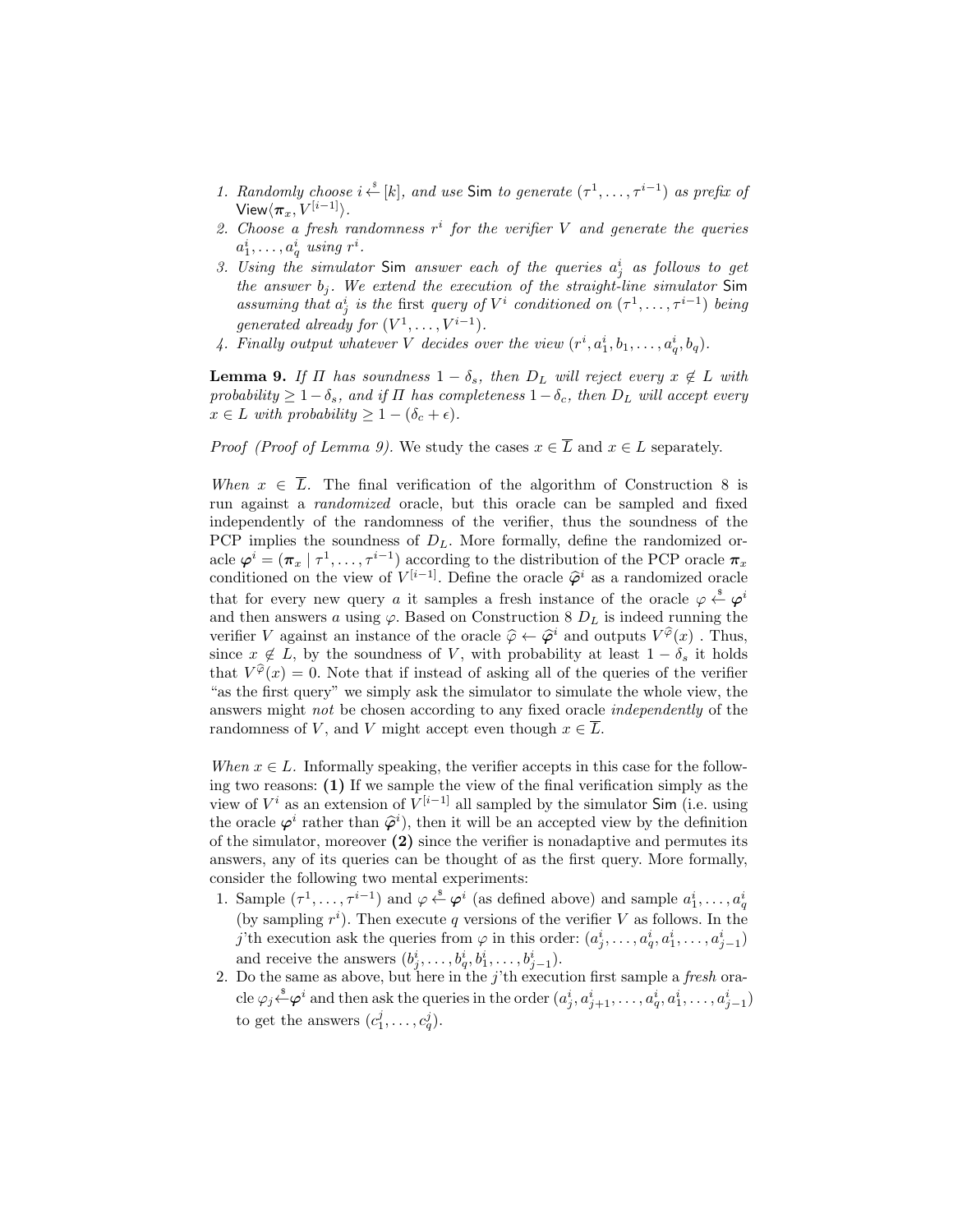*Claim.* Let  $\alpha = m/k$ . Then for every  $j \in [q]$ , it holds that  $Pr[b_j^i = c_1^j] \ge 1 - 3\sqrt{\alpha}$ .

Now we prove Claim 3.2. A crucial point is that the queries of  $V$  are already permuted randomly, and therefore rotations inside each execution will still produce a random execution of V (although these random executions are correlated). Therefore by symmetry, it would suffice to prove Claim 3.2 only for the first execution of the two experiments. Since  $H(\pi_x) \leq m$  and that  $a_j^i$ 's are sampled independently of  $\pi_x$ , therefore:

$$
m \geq H(\boldsymbol{\pi}_x) \geq \sum_{i \in [k]} \sum_{j \in [q]} H(\mathbf{b}_j^i \mid \mathbf{a}_1^1, \mathbf{b}_1^1, \dots, \mathbf{a}_j^i) \geq \sum_{i \in [k]} H(\mathbf{b}_1^i \mid \boldsymbol{\tau}^1, \dots, \boldsymbol{\tau}^{i-1}, \mathbf{a}_1^i).
$$

By averaging over  $i$  and using the definition of the conditional entropy it holds that:

 $\mathbb{E}_{i \leftarrow [k], \tau^1, \dots, \tau^{i-1}, \mathbf{a}_1^i} H(\mathbf{b}_1^i \mid \tau^1, \dots, \tau^{i-1}, \mathbf{a}_1^i) \leq m/k = \alpha$ . By another averaging argument, with probability at least  $1 - \sqrt{\alpha}$  over sampling and fixing  $(i \stackrel{\$}{\leftarrow} \frac{1}{\alpha} + i \stackrel{\rightarrow}{\leftarrow} \frac{1}{\alpha} + j \stackrel{\rightarrow}{\leftarrow} \frac{1}{\alpha} + j \stackrel{\rightarrow}{\leftarrow} \frac{1}{\alpha} + j \stackrel{\rightarrow}{\leftarrow} \frac{1}{\alpha} + j \stackrel{\rightarrow}{\leftarrow} \frac{1}{\alpha} + j \stackrel{\rightarrow}{\leftarrow} \frac{1}{\alpha} + j \stackrel{\$  $[k], \tau^1, \ldots, \tau^{i-1}, a_1^i$ , it would hold that  $H(\mathbf{b}_1^i | \tau^1, \ldots, \tau^{i-1}, a_1^i) \leq \sqrt{\alpha}$ . We use the following lemma to bound the collision probability when the Shannon entropy is small.

**Lemma 10.** For every finite random variable **x** it holds that  $Pr_{x_1 \stackrel{s}{\leftarrow} \mathbf{x}, x_2 \stackrel{s}{\leftarrow} \mathbf{x}}[x_1 =$  $|x_2| \geq 1 - 1.45H(\mathbf{x}).$ 

*Proof.* Let  $C = \Pr_{x_1 \leftarrow \mathbf{x}, x_2 \leftarrow \mathbf{x}} [x_1 = x_2]$  be the collision probability of **x**, let  $p_i =$  $Pr[\mathbf{x} = i]$ , and let  $H = H(\mathbf{x})$ . By Jensen's inequality:  $\sum_i p_i \log p_i \leq \log \sum_i p_i^2$ it holds that  $H \geq \log 1/C$  (where  $\log 1/C$  is also known as the Renyi entropy). Therefore using  $e^{-x} \geq 1-x$  we conclude that:  $C \geq 2^{-H} = e^{(-\ln 2) \cdot H} \geq 1 (\ln 2) \cdot H > 1 - 1.45H$ .

By Lemma 10, the bounded entropy of  $H(\mathbf{b}_1^i | \tau^1, \ldots, \tau^{i-1}, a_1^i) \leq \sqrt{\alpha}$  implies that its collision probability is at least  $1 - 2\sqrt{\alpha}$  and since  $\mathbf{c}_1^1$  and  $\mathbf{b}_1^i$  are both sampled from  $(\mathbf{b}_1^i | \tau^1, \ldots, \tau^{i-1}, a_1^i)$ , we have  $\Pr[\mathbf{c}_1^1 = \mathbf{b}_1^i] \geq 1 - 2\sqrt{\alpha}$ . Claim 3.2 now follows by a union bound.

Claim 3.2 implies that the sampled  $(r^i, a_1^i, b_1, \ldots, a_q^i, b_q)$  in the algorithm  $D<sub>L</sub>$  (which is the same as using the first query/answer pairs of executions in the second experiment) will also lead to accepting with probability at least  $1 - \delta_c$  –  $3q\sqrt{\alpha} = 1 - (\delta_c + \epsilon).$ 

Acknowledgement. We thank Vipul Goyal for collaboration at an early stage of this work. We would also like to thank Kai-Min Chung and Rafael Pass for very insightful discussions and the anonymous reviewers for their valuable comments. Yuval Ishai was supported by ERC Starting Grant 259426, ISF grant 1361/10, and BSF grant 2008411. Mohammad Mahmoody was supported in part by NSF Award CCF-0746990, AFOSR Award FA9550-10-1-0093, and DARPA and AFRL under contract FA8750-11-2- 0211. Amit Sahai was supported in part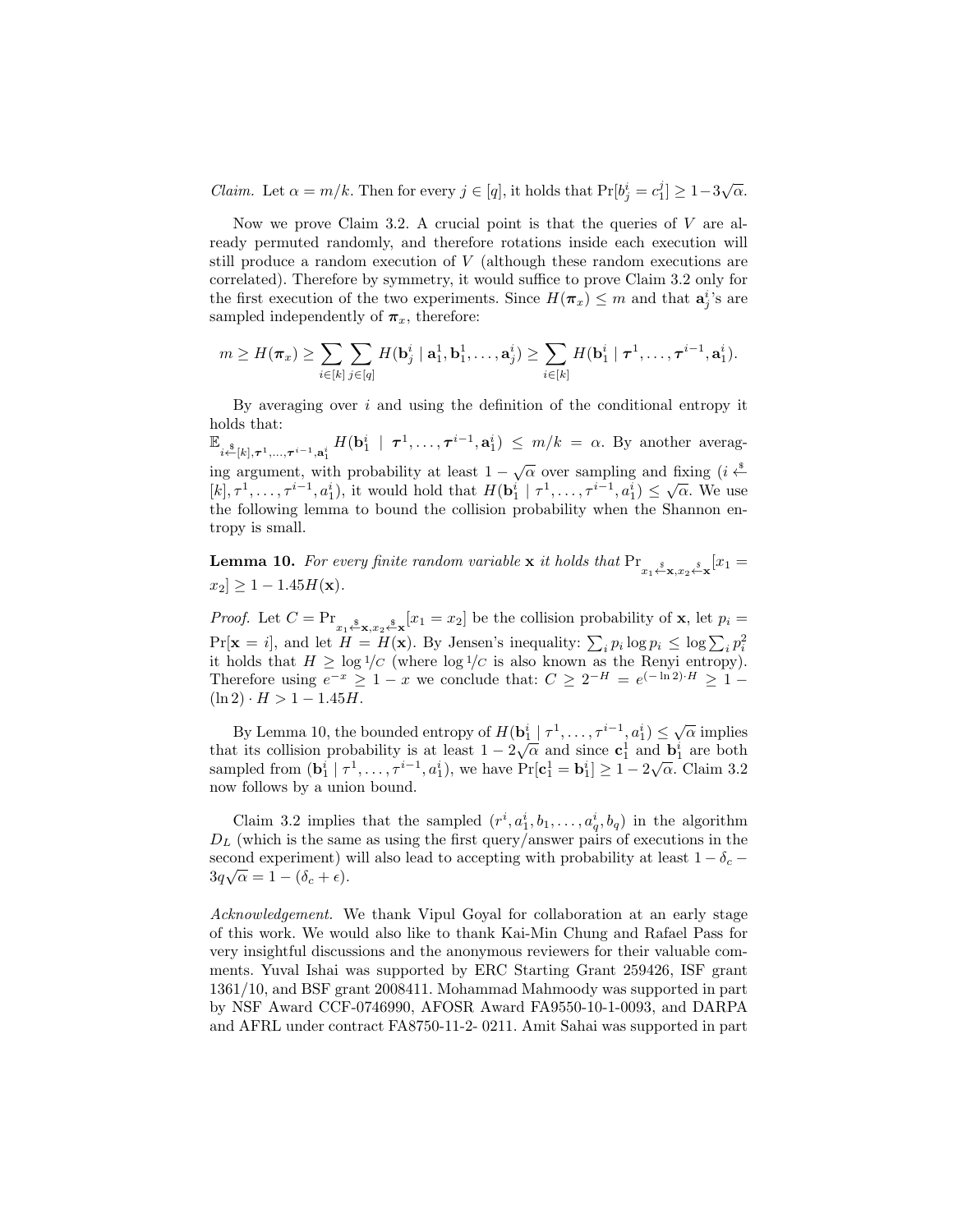by a DARPA/ONR PROCEED award, NSF grants 1136174, 1118096, 1065276, 0916574 and 0830803, a Xerox Faculty Research Award, a Google Faculty Research Award, an equipment grant from Intel, and an Okawa Foundation Research Grant. This material is based upon work supported by the Defense Advanced Research Projects Agency through the U.S. Office of Naval Research under Contract N00014-11-1-0389. The views and conclusions contained in this document are those of the authors and should not be interpreted as representing the official policies, either expressed or implied, of the Defense Advanced Research Projects Agency, Department of Defense, or the US government.

# References

- 1. William Aiello and Johan Håstad. Statistical zero-knowledge languages can be recognized in two rounds. Journal of Computer and System Sciences, 42(3):327– 345, 1991. Preliminary version in FOCS'87.
- 2. Adi Akavia, Oded Goldreich, Shafi Goldwasser, and Dana Moshkovitz. On basing one-way functions on np-hardness. In Proceedings of the 38th Annual ACM Symposium on Theory of Computing (STOC), pages 701–710, 2006.
- 3. Sanjeev Arora, Carsten Lund, Rajeev Motwani, Madhu Sudan, and Mario Szegedy. Proof verification and the hardness of approximation problems. Journal of the ACM, 45(3):501–555, 1998. Preliminary version in FOCS'92.
- 4. Sanjeev Arora and Shmuel Safra. Probabilistic checking of proofs: a new characterization of NP. Journal of the ACM,  $45(1)$ :70–122, 1998. Preliminary version in FOCS'92.
- 5. Babai, Fortnow, Levin, and Szegedy. Checking computations in polylogarithmic time. In STOC: ACM Symposium on Theory of Computing (STOC), 1991.
- 6. L´aszl´o Babai, Lance Fortnow, and Carsten Lund. Non-deterministic exponential time has two-prover interactive protocols. In FOCS, pages 16–25, 1990.
- 7. Boaz Barak and Oded Goldreich. Universal arguments and their applications. pages 194–203, 2002.
- 8. Michael Ben-Or, Oded Goldreich, Shafi Goldwasser, Johan Håstad, Joe Kilian, Silvio Micali, and Phillip Rogaway. Everything provable is provable in zeroknowledge. In Advances in Cryptology – CRYPTO '88, volume 403 of Lecture Notes in Computer Science, pages 37–56. Springer, 1988.
- 9. Michael Ben-Or, Shafi Goldwasser, Joe Kilian, and Avi Wigderson. Multi-prover interactive proofs: How to remove intractability assumptions. In STOC, pages 113–131, 1988.
- 10. Manuel Blum, Paul Feldman, and Silvio Micali. Non-interactive zero-knowledge and its applications (extended abstract). In Proceedings of the 20th Annual ACM Symposium on Theory of Computing (STOC), pages 103–112, 1988.
- 11. Andrej Bogdanov and Luca Trevisan. On worst-case to average-case reductions for np problems. SIAM Journal on Computing, 36(4):1119–1159, 2006.
- 12. Ravi B. Boppana, Johan Håstad, and Stathis Zachos. Does co-NP have short interactive proofs? Information Processing Letters, 25:127–132, 1987.
- 13. Ran Canetti, Oded Goldreich, Shafi Goldwasser, and Silvio Micali. Resettable zero-knowledge (extended abstract). In STOC, pages 235–244, 2000.
- 14. Nishanth Chandran, Vipul Goyal, and Amit Sahai. New constructions for UC secure computation using tamper-proof hardware. In EUROCRYPT, pages 545– 562, 2008.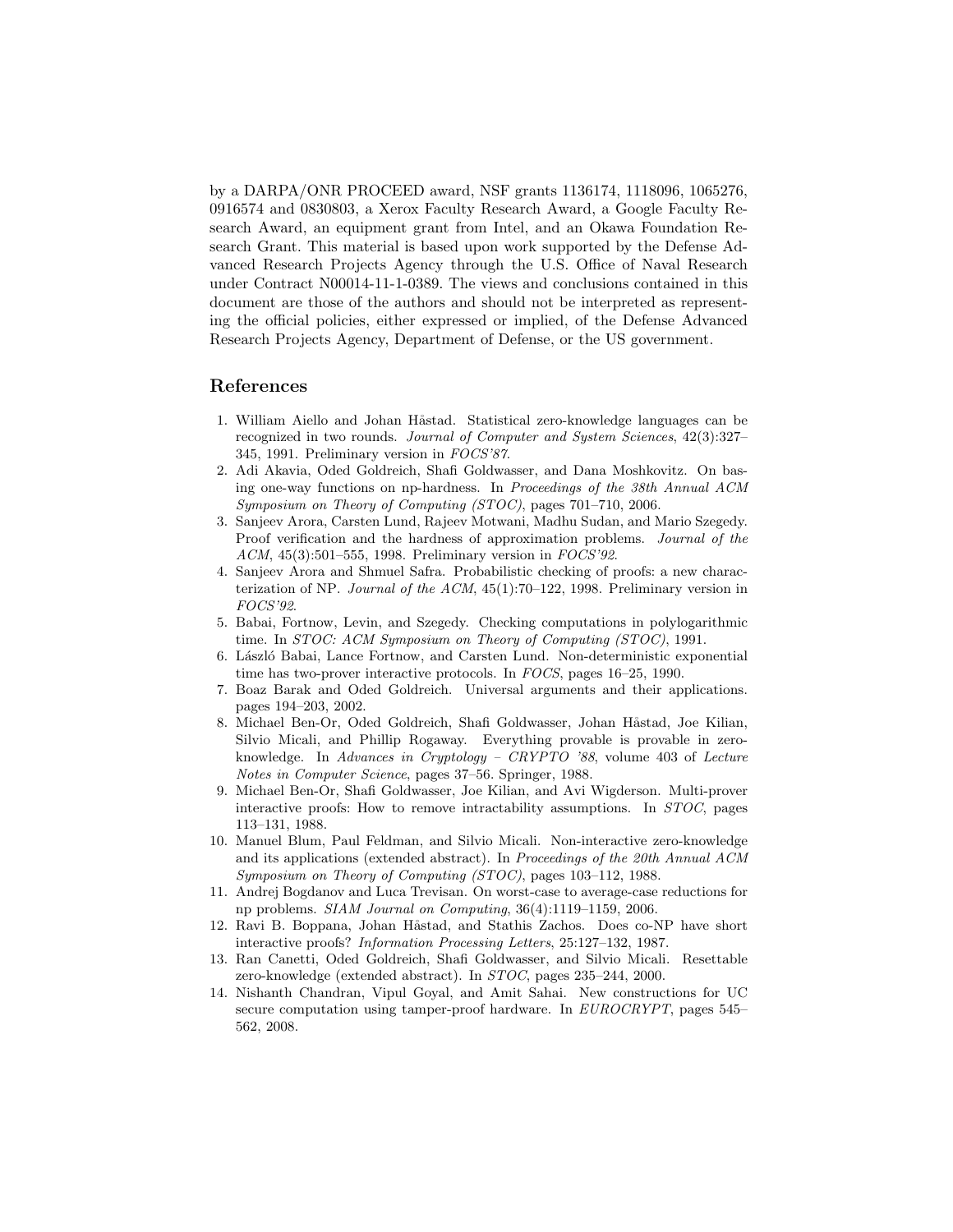- 15. Seung Geol Choi, Dana Dachman-Soled, Tal Malkin, and Hoeteck Wee. Black-box construction of a non-malleable encryption scheme from any semantically secure one. In Ran Canetti, editor, TCC, volume 4948 of Lecture Notes in Computer Science, pages 427–444. Springer, 2008.
- 16. Seung Geol Choi, Dana Dachman-Soled, Tal Malkin, and Hoeteck Wee. Simple, black-box constructions of adaptively secure protocols. In Omer Reingold, editor, TCC, volume 5444 of Lecture Notes in Computer Science, pages 387–402. Springer, 2009.
- 17. Damgard, Pedersen, and Pfitzmann. On the existence of statistically hiding bit commitment schemes and fail-stop signatures. Journal of Cryptology, 10, 1997.
- 18. Ivan Damgård and Yuval Ishai. Constant-round multiparty computation using a black-box pseudorandom generator. In CRYPTO, pages 378–394, 2005.
- 19. Cynthia Dwork, Uriel Feige, Joe Kilian, Moni Naor, and Shmuel Safra. Low communication 2-prover zero-knowledge proofs for np. In CRYPTO, pages 215–227, 1992.
- 20. Joan Feigenbaum and Lance Fortnow. Random-self-reducibility of complete sets. SIAM Journal on Computing, 22(5):994–1005, 1993.
- 21. Amos Fiat and Adi Shamir. How to prove yourself: Practical solutions to identification and signature problems. In CRYPTO, pages 186–194, 1986.
- 22. Lance Fortnow. The complexity of perfect zero-knowledge. Advances in Computing Research: Randomness and Computation, 5:327–343, 1989.
- 23. Lance Fortnow, John Rompel, and Michael Sipser. On the power of multi-prover interactive protocols. Theoretical Computer Science, 134(2):545–557, 1994.
- 24. Yael Gertner, Sampath Kannan, Tal Malkin, Omer Reingold, and Mahesh Viswanathan. The relationship between public key encryption and oblivious transfer. In Proceedings of the 41st Annual IEEE Symposium on Foundations of Computer Science, 2000.
- 25. Oded Goldreich and Ariel Kahan. How to construct constant-round zero-knowledge proof systems for NP. Journal of Cryptology, 9(3):167–190, 1996.
- 26. Oded Goldreich and Hugo Krawczyk. On the composition of zero-knowledge proof systems. SIAM Journal on Computing, 25(1):169–192, 1996. Preliminary version in ICALP'90.
- 27. Oded Goldreich, Silvio Micali, and Avi Wigderson. Proofs that yield nothing but their validity or all languages in NP have zero-knowledge proof systems. Journal of the ACM, 38(1):691–729, 1991. Preliminary version in FOCS'86.
- 28. Oded Goldreich, Salil Vadhan, and Avi Wigderson. On interactive proofs with a laconic prover. In Proc. 28th ICALP, pages 334–345, 2001.
- 29. Shafi Goldwasser, Yael Tauman Kalai, and Guy Rothblum. One-time programs. In CRYPTO, Lecture Notes in Computer Science, pages 39–56. Springer, 2008.
- 30. Shafi Goldwasser, Silvio Micali, and Charles Rackoff. The knowledge complexity of interactive proof systems. SIAM Journal on Computing, 18(1):186–208, 1989. Preliminary version in STOC'85.
- 31. Shafi Goldwasser and Michael Sipser. Private coins versus public coins in interactive proof systems. Advances in Computing Research: Randomness and Computation, 5:73–90, 1989.
- 32. Vipul Goyal. Constant round non-malleable protocols using one way functions. In Lance Fortnow and Salil P. Vadhan, editors, STOC, pages 695–704. ACM, 2011.
- 33. Vipul Goyal, Yuval Ishai, Mohammad Mahmoody, and Amit Sahai. Interactive locking, zero-knowledge PCPs, and unconditional cryptography. In Tal Rabin, editor, CRYPTO, volume 6223 of Lecture Notes in Computer Science, pages 173– 190. Springer, 2010.